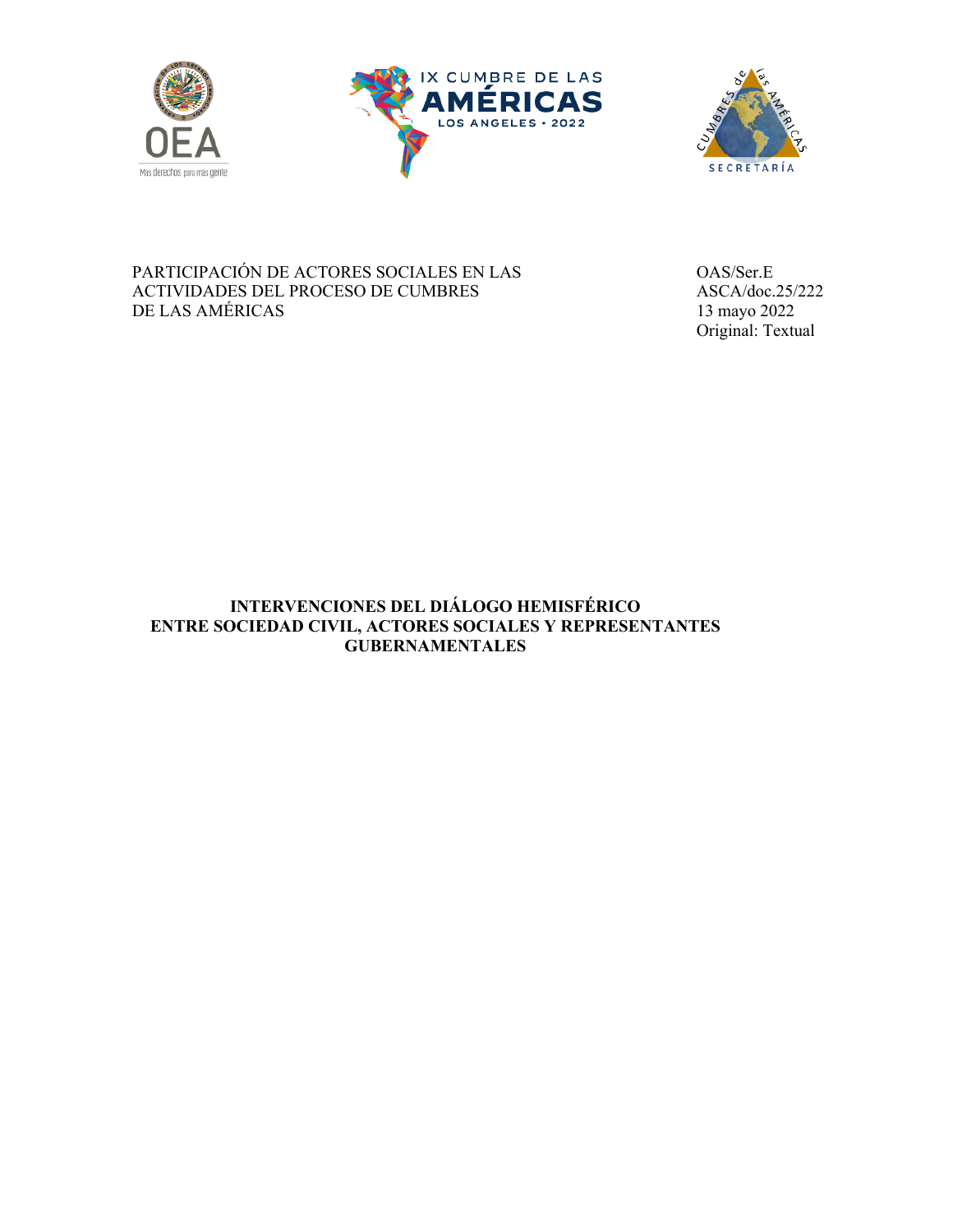# **INDICE**

|  | A.                                                                                                     |  |
|--|--------------------------------------------------------------------------------------------------------|--|
|  | Intervention of the Working Group Health and Resilience of Canada, the Caribbean, and the              |  |
|  |                                                                                                        |  |
|  |                                                                                                        |  |
|  | <b>B.</b>                                                                                              |  |
|  | Intervention of the Working Group Our Green Future of Canada, the Caribbean, and the United            |  |
|  | Intervención del Grupo de Trabajo Nuestro Futuro Verde de Mesoamérica  - 9 -                           |  |
|  | Intervención del Grupo de Trabajo Nuestro Futuro Verde de Sudamérica - 10 -                            |  |
|  |                                                                                                        |  |
|  | Intervención del Grupo de Trabajo Energía Limpia de Caribe, Canadá y Estados Unidos  - 11 -            |  |
|  | Intervención del Grupo de Trabajo Energía Limpia de Mesoamérica  - 12 -                                |  |
|  |                                                                                                        |  |
|  |                                                                                                        |  |
|  | Intervention of the Working Group Digital Transformation of Canada, USA, and the Caribbean -<br>$14 -$ |  |
|  | Intervención del Grupo de Trabajo Transformación Digital de Mesoamérica - 15 -                         |  |
|  | Intervención del Grupo de Trabajo Transformación Digital de Sudamérica  - 16 -                         |  |
|  | E.                                                                                                     |  |
|  | Intervention of the Working Group Democratic Governance of Canada, Caribbean, and the                  |  |
|  | Intervención del Grupo de Trabajo Gobernabilidad Democrática de Mesoamérica  - 18 -                    |  |
|  | Intervención del Grupo de Trabajo Gobernabilidad Democrática de Sudamérica - 19 -                      |  |
|  |                                                                                                        |  |
|  |                                                                                                        |  |
|  |                                                                                                        |  |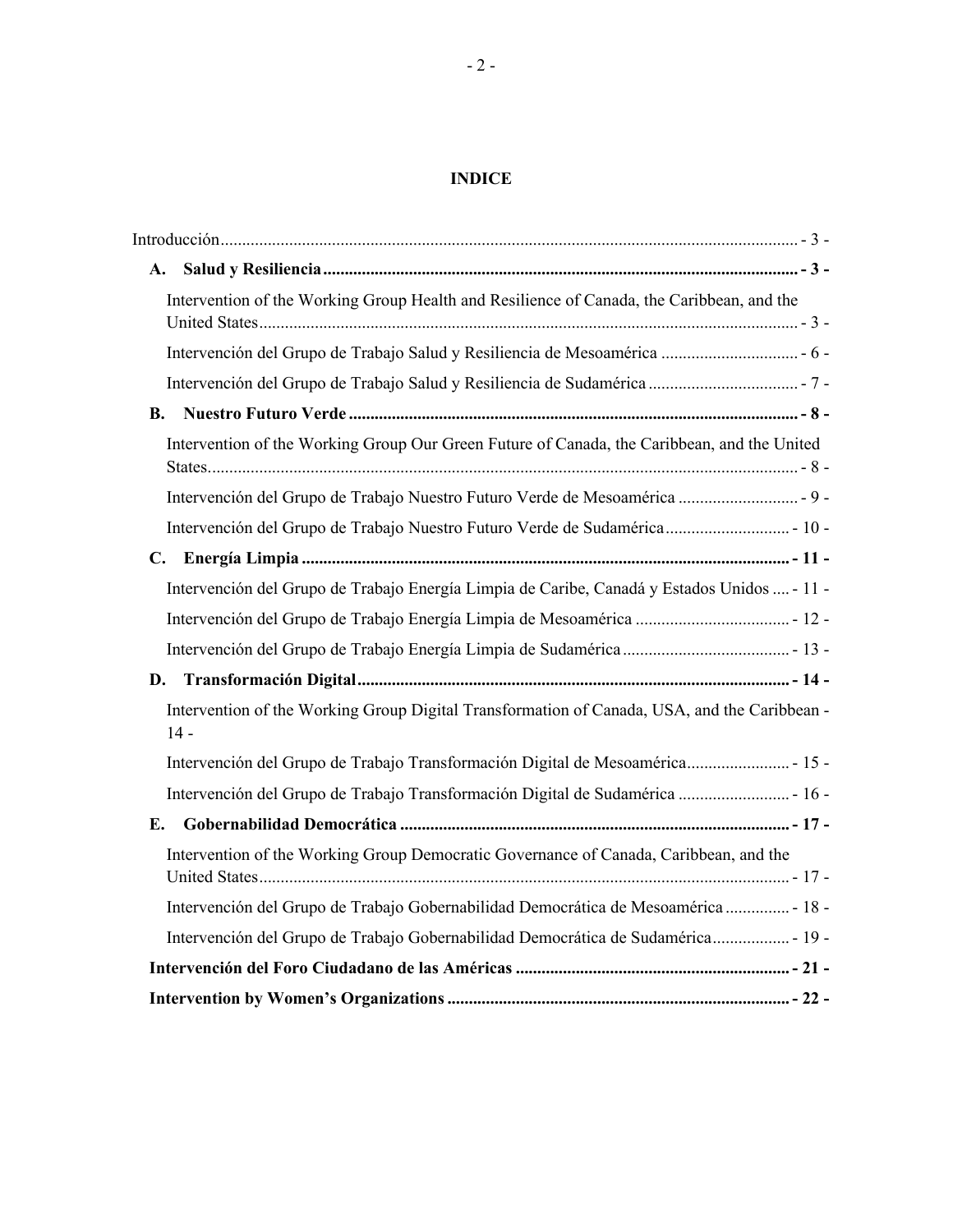#### **Introducción**

El país anfitrión de la Novena Cumbre de las Américas, en coordinación con la Secretaría de Cumbres de las Américas, realizó el 6 de mayo de 2022 el Diálogo Hemisférico entre Sociedad Civil, Actores Sociales y Representantes Gubernamentales con el objetivo de brindar un espacio donde sociedad civil y actores sociales puedan presentar sus aportes a los países participantes del Proceso de Cumbres, a través de las y los voceros/as de cada grupo de trabajo temático subregional.<sup>1</sup>

El Diálogo Hemisférico se transmitió en vivo a través de la página de Facebook de la Secretaría de Cumbres (CumbreAmericas) para que las y los integrantes de los grupos de trabajo temáticos subregionales y el público en general pudieran seguir la sesión.

A continuación, se presentan las intervenciones de cada uno de los/as voceros/as de los grupos temáticos subregionales<sup>2</sup>:

#### **A. Salud y Resiliencia**

### **Intervention of the Working Group Health and Resilience of Canada, the Caribbean, and the United States**

1. **Spokesperson:** Kendall Trapp, Empower Yourself Belize Movement

Draft Political Commitment for the Ninth Summit of the Americas Action Plan on Health and Resilience in the Americas

We, the Heads of State and Government of the Americas, commit:

Part 1

- 1. To reach consensus by the Tenth Summit of the Americas on an Action Plan for Health and Resilience in the Americas, to be implemented by 2030.
- 2. Health is understood to be, according to the United Nations World Health Organization: 'a state of complete, physical, mental and social well-being and not merely the absence of disease or infirmity.'
- 3. Resilience is understood as the capacity to prevent, minimize, or overcome the negative effects of a situation.
- 4. Subsidiarity is understood to be a principle in social structure whereby responsible local organizations are tasked to perform those functions that will make more effective those actions that are needed and delivered in a society.

<sup>1</sup> Para más información sobre los grupos temáticos subregionales, por favor acceder al siguiente enlace: aquí. For more information about the thematic subregional working groups, please access the following link: here

<sup>2</sup> El documento traducido en inglés y español será publicado en la página web de la Secretaría de Cumbres en los próximos días.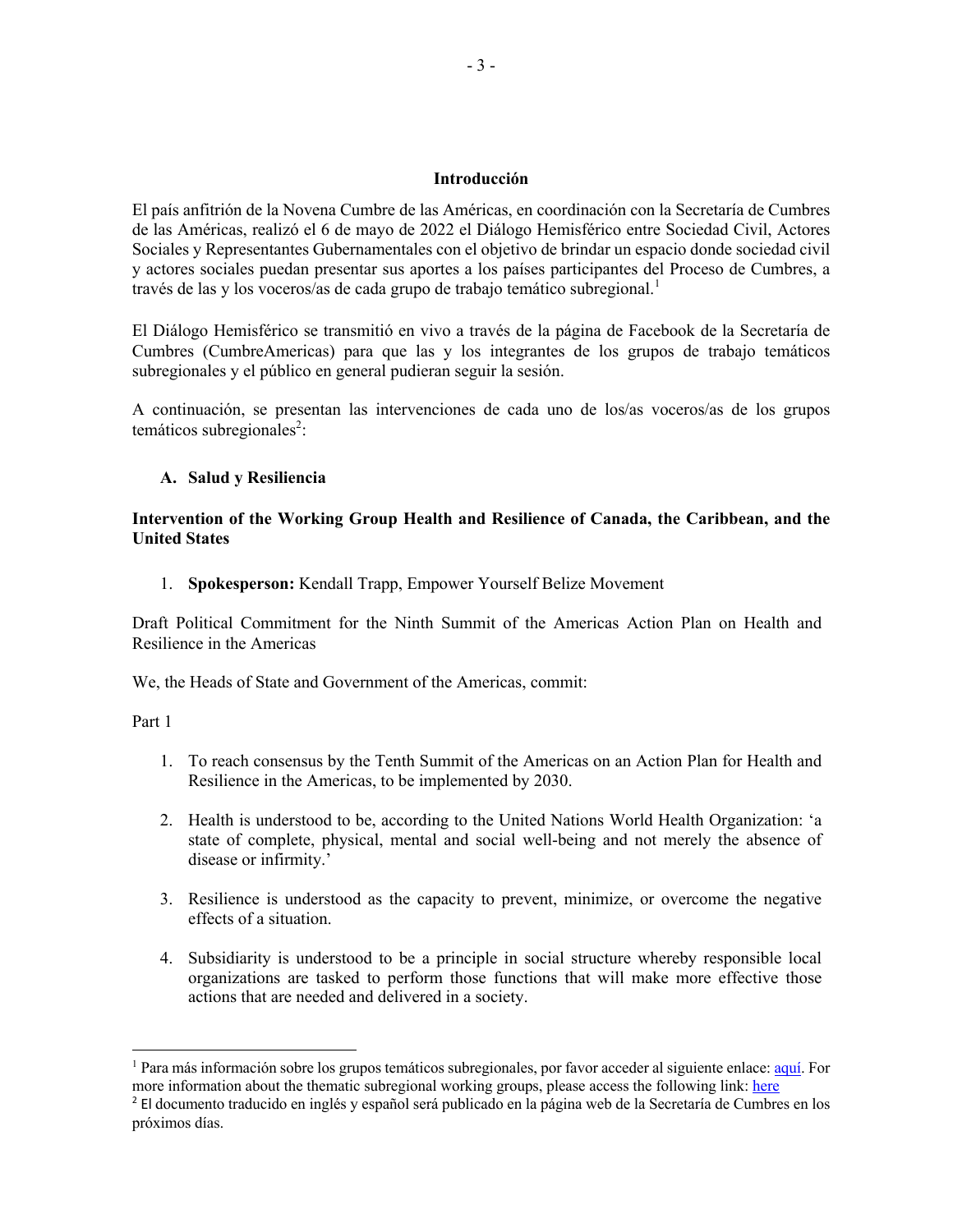### Part 2

- 5. The novel coronavirus SARS-COV-2, first identified in Wuhan, China in December 2019, has significantly impacted individuals, families, communities, and societies around the world.1–3 The virus is the causative agent of a potentially fatal infectious disease known as coronavirus disease 2019 (COVID-19). Globally, there have been near 185 million confirmed cases of COVID-19,  $\sim$  4 million people have lost their lives due to the disease, and near 3 million vaccine doses have been administered.
- 6. The burden of the COVID-19 pandemic was not equally distributed across communities, regions, and population groups. COVID-19 risk, and consequences has been likely more pronounced in certain groups, particularly among those living under conditions of social disadvantage due to the effects of structural determinants in the delivery of health care. These structural determinants put priority and vulnerable populations at a higher risk of infection, limit their access to health care services, undermine broader COVID-19 responses, and exacerbate underlying inequalities.
- 7. There is currently a lack of real-time evidence about the challenges and unique experiences of the diverse population as the Americas during the COVID-19 pandemic, and how physical and mental health and well-being, social determinants, cultural expressions, and community, kinship and family support have been impacted by COVID-19 and/or the associated public health orders. A population specific lens is needed to guide the design of effective and culturally responsive measures to the pandemic that promotes recovery and healing. Enhancing self-determination and self-governance, within the principle of subsidiarity, is an important health care determinant for persons and populations groups across the Americas.
- 8. Historically, the health resilience of persons, especially those in vulnerable and marginalized communities, have mitigated in some proportion the disproportionate burden of both communicable and non-communicable diseases compared to the general population. New strategies and models are needed to improve access to needed health services and contribute to closing the health care gap. Governments, institutions, and organizations should be engaged in developing these strategies and models in consultation with health care providers.

### Part 3

- 9. To develop in earnest an Action Plan that includes, but is not limited to, identifying national and cooperative international measures to:
	- a) Promote the harmonization and convergence of regulations governing health systems of the Americas to provide effective health services that reach our populations, especially those that are medically vulnerable.
	- b) Increase and strengthen the education and training of medical, public health, and biomedical scientific research professionals.
	- c) Examine financing mechanisms, encouraging the involvement of national and international financial institutions and the private sector in strengthening health systems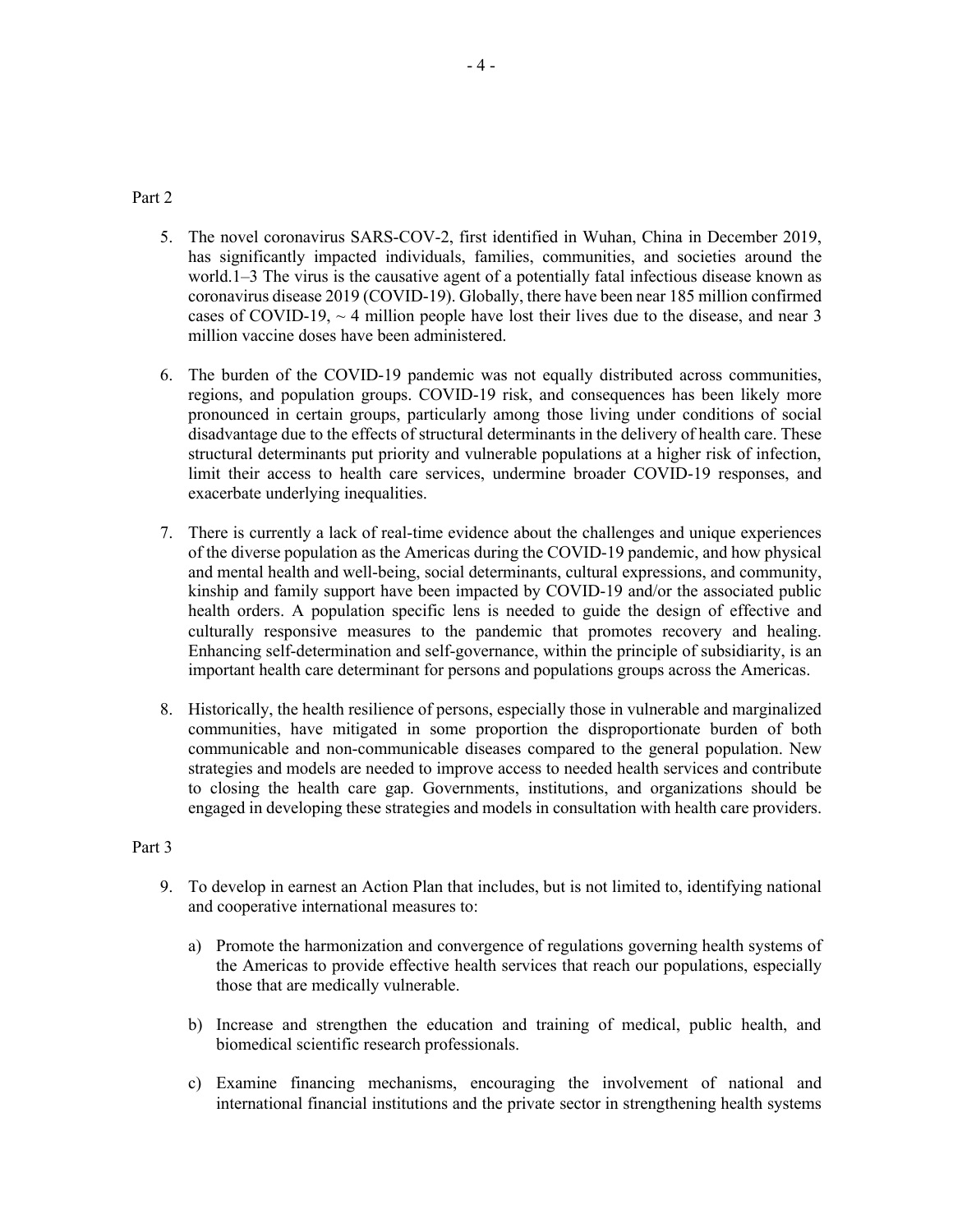as well as pandemic preparedness and response, increasing research and development funding, expanding medical supply production capacities for regional and local health resilience, improving the efficiency and effectiveness of existing health budgets, and promoting ethical conduct to prevent corruption.

- d) Leverage digital tools and strengthen cooperation and the exchange of best practices for the development and application of these technologies, bearing in mind the importance of privacy, to facilitate access to treatment and preventive care, to bolster national and regional capacity to prevent, detect, and respond to infectious disease outbreaks, enhance health workforce capacity, and strengthen appropriate national monitoring systems.
- e) Create the enabling environment for and strengthen the capacity to manufacture and trade safe, effective, and high-quality medical products in the region, and to adopt policies that support sustained multi-sectoral engagement including in the health, science and technology, industrial, and commercial sectors.
- f) Addressing social determinants of health will be a key to closing the health gaps between vulnerable groups and the general populations. American states should acknowledge that health-care transformation will improve the responsiveness and patient focus of our health care systems and agreed that new resources are needed to stimulate, and support needed changes in health-care systems across the Americas. It is imperative including anti-discriminatory and cultural competence training for health care teams and institutions.
- g) States should develop policies including four essential actions:
	- i. Increasing, for the vulnerable and marginalized, delivery health care capacity.
	- ii. Increasing research and sharing Improvements to the American states health care systems.
	- iii. Promoting prevention and improving health and well-being outcomes for vulnerable or other population sectors at risk.
	- iv. Improving inter-governmental and subsidiary coordination and relationships with civil society and other marginalized population sectors.
- 10. To address the effects of the COVID-19 pandemic through this Action Plan, assessing and strengthening the capacity and resilience of health systems and health value chains at the national and regional levels, placing individuals at the core of health care and resilience policies, including physical and mental healthcare, and accounting for the disproportionate impact on and unique needs of members of vulnerable and marginalized groups, communities, and members of other minorities.
- 11. To emphasize the mainstreaming of human rights, equity and intersectionality, and accessibility, directed to eliminate discrimination in all aspects of the Action Plan; and work to provide implementation of this plan that is crosscutting and includes an equitable and inclusive perspective on the resilience and economic, social, and cultural needs of our communities to prepare for and respond to current and future emergencies, with particular attention to the needs and challenges faced by vulnerable and regionally marginalized populations.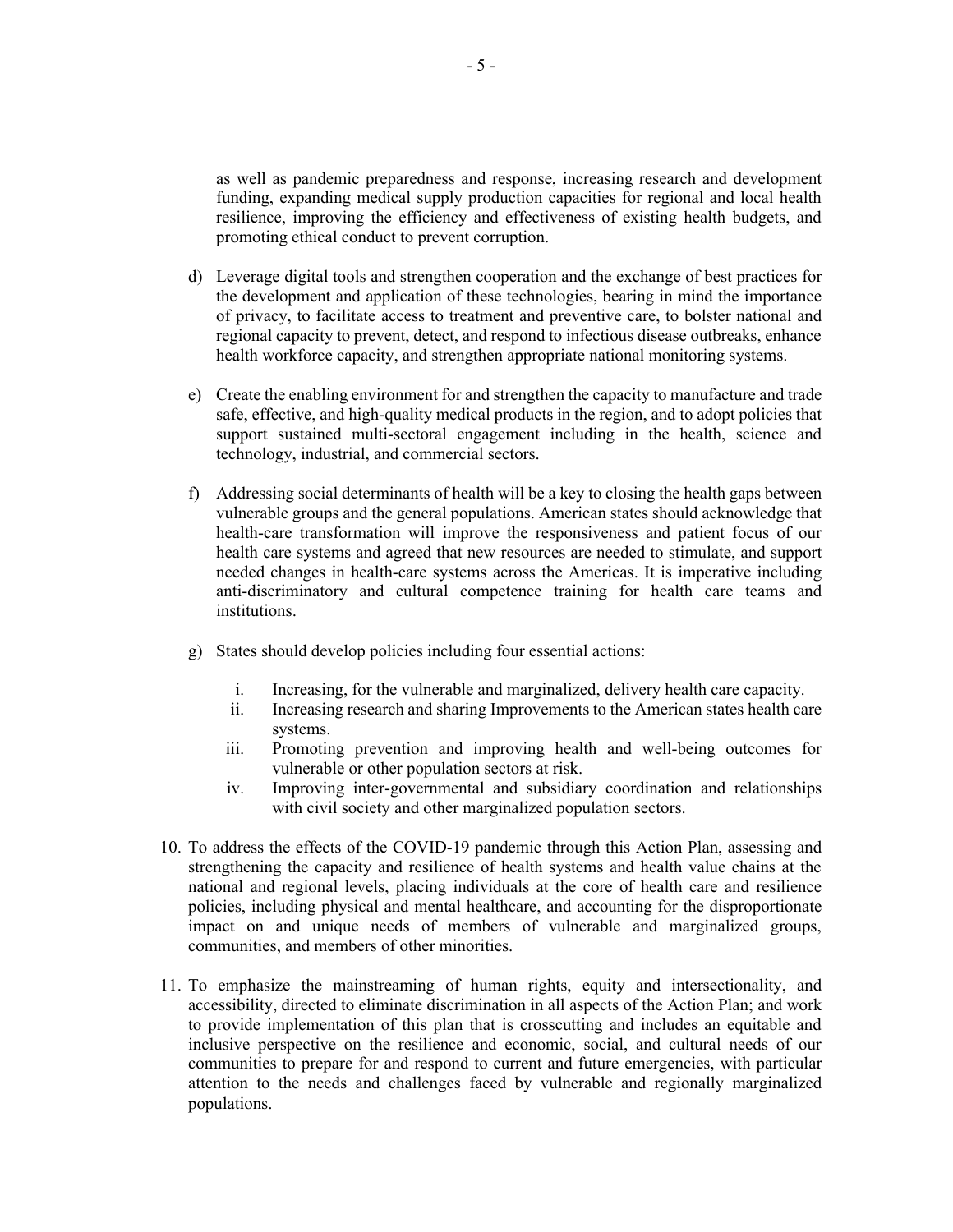- 12. That ministers and responsible authorities will commit to assessing health care gaps and develop an evidence-based action plan with input from diverse stakeholders, including the private sector, civil society, and other social actors.
- 13. That ministers and responsible authorities develop and implement the Action plan with the support of the Organization of American States, the Pan American Health Organization, the Inter- American Development Bank, and other members of the Joint Summit Working Group, as appropriate.

#### **Intervención del Grupo de Trabajo Salud y Resiliencia de Mesoamérica**

2. **Vocera:** Sandra Rosaura Cerrato, Instituto para el Desarrollo Sostenible de la Mujer Lenca de Honduras

Hoy quiero presentarles una breve síntesis de las recomendaciones de la Sociedad Civil del Proyecto de Compromiso Político para la IX Cumbre de las Américas, Plan de Acción sobre Salud y Resiliencia.

Los jefes de los Estados de las Américas firmaran un compromiso con un plan de acción para ejecutarse comenzando en el presente año 2022 hasta el 2030. La sociedad civil junto a los gobiernos y la empresa privada tendrán que hacer un acercamiento para ejecutar el plan de acción dando acceso a nuestros pueblos a un sistema de salud que llegue a cada rincón de nuestras comunidades eficiente y resiliente.

El COVID 19 demostró que tenemos una ineficiencia y falta de preparación de los sistemas de salud ante una pandemia; no podemos obviar que durante la duración de la pandemia de covid19, dejamos de administrar tratamientos a enfermedades crónicas, infecciosas e infecto contagiosas y tratamientos hormonales incluyendo procesos de afirmación de género y tratamientos de salud mental.

El plan de acción de Salud y Resiliencia incluye:

La ejecución de programas de liderazgo en salud sexual y salud reproductiva, planificación familiar, basado en los estándares internacionales de derechos humanos en salud que incluya, protocolos de atención a los grupos vulnerables incluyendo a embarazadas, sin discriminación, víctimas de violencia y abuso sexual, en base a los tratados multilaterales para protección de los derechos humanos, la declaración americana de los derechos y deberes del hombre, la convención americana sobre DDHH y los demás instrumentos interamericanos de protección que contienen principios y derechos relevantes para las personas LGTBI especialmente haciendo énfasis en la protección de los derechos del niño y vida familiar

De manera especial creemos conveniente la revisión de inmediata de toda práctica que modifique las características sexuales de las personas intersex sin razones médicas fehacientes y sin el pleno consentimiento informado de esta.

Incentivar a los Estados Miembros a crear políticas de colaboración interna y externa para desarrollar sistemas de salud resilientes. Fomentar el acceso al financiamiento de los Estados Miembros con los mecanismos de transparencia, auditoria y anticorrupción para fortalecer los sistemas públicos de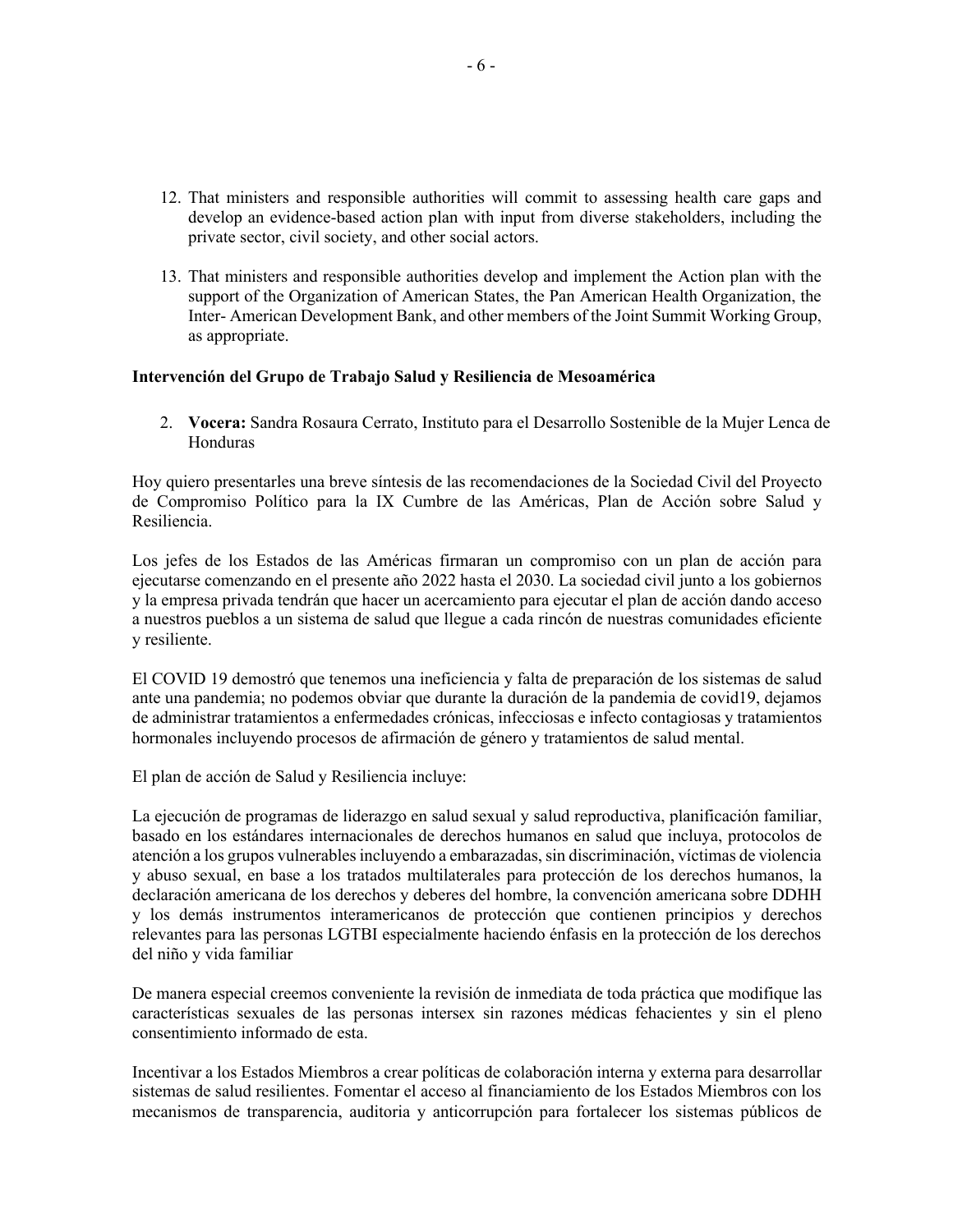salud. Que a los trabajadores de la salud se les garantice los derechos laborales según la OIT, y los protocolos internacionales en materia de pandemia o endemia para resguardar la vida y así alcanzar su pleno potencial.

Los compromisos en materia de salud deben tener una visión integral que comprenda las necesidades de salud que tienen los grupos poblacionales sin discriminación.

Transformar las economías de la salud, hacerlas motor de la recuperación, el crecimiento económico en la región promoviendo políticas y logrando así ecosistemas, economías de salud resilientes, inclusivas, sostenibles, equitativas y que para que el 2030 se logren los objetivos.

El compromiso no solo se eleva a los gobiernos de estados miembros sino también a los grupos sociales para que juntos garanticemos sistemas de salud a todos los gobernados en nuestros pueblos.

### **Intervención del Grupo de Trabajo Salud y Resiliencia de Sudamérica**

3. **Vocera:** Cecilia Navas, Youth, and Democracy in the Americas

Buenos días, honorables Embajadores, jefes de delegación, Secretaría de Cumbres y a todos los presentes.

La Salud es un derecho fundamental que debe ser garantizado por todos los Estados de las Américas. Soy venezolana, migrante resiliente, y para mí es un honor estar hoy aquí en calidad de Vocera del Grupo sobre Salud y Resiliencia de Suramérica, para presentar a continuación, las recomendaciones que hemos diseñado:

- 1. Elaborar un Plan de Acción transversal puesto en marcha a partir del año 2022 hasta 2030, que recoja un compendio de iniciativas y medidas de cooperación internacional con los siguientes objetivos:
- Promover la armonización de las normas que rigen los sistemas de salud de las Américas estableciéndose un plan de nación y presupuestos públicos, así como un mecanismo de seguimiento multi-actor, para prestar servicios de salud eficaz, eficientes, e inclusivos.
- Crear el entorno idóneo para fabricar y comercializar productos médicos seguros, eficaces y de alta calidad en la región, así como adoptar políticas que apoyen la participación sostenida multisectorial, con inclusión de los sectores de la salud, la ciencia y la tecnología, y la industria, manteniendo siempre la transparencia.
- Fortalecer la educación y capacitación de profesionales en el campo de la medicina, la salud pública integral y la investigación científica biomédica.
- Garantizar la transparencia en el suministro oportuno de los medicamentos a la población por parte de los Estados para evitar el derroche presupuestal a causa de la mala administración de los recursos, y hacer frente a la corrupción.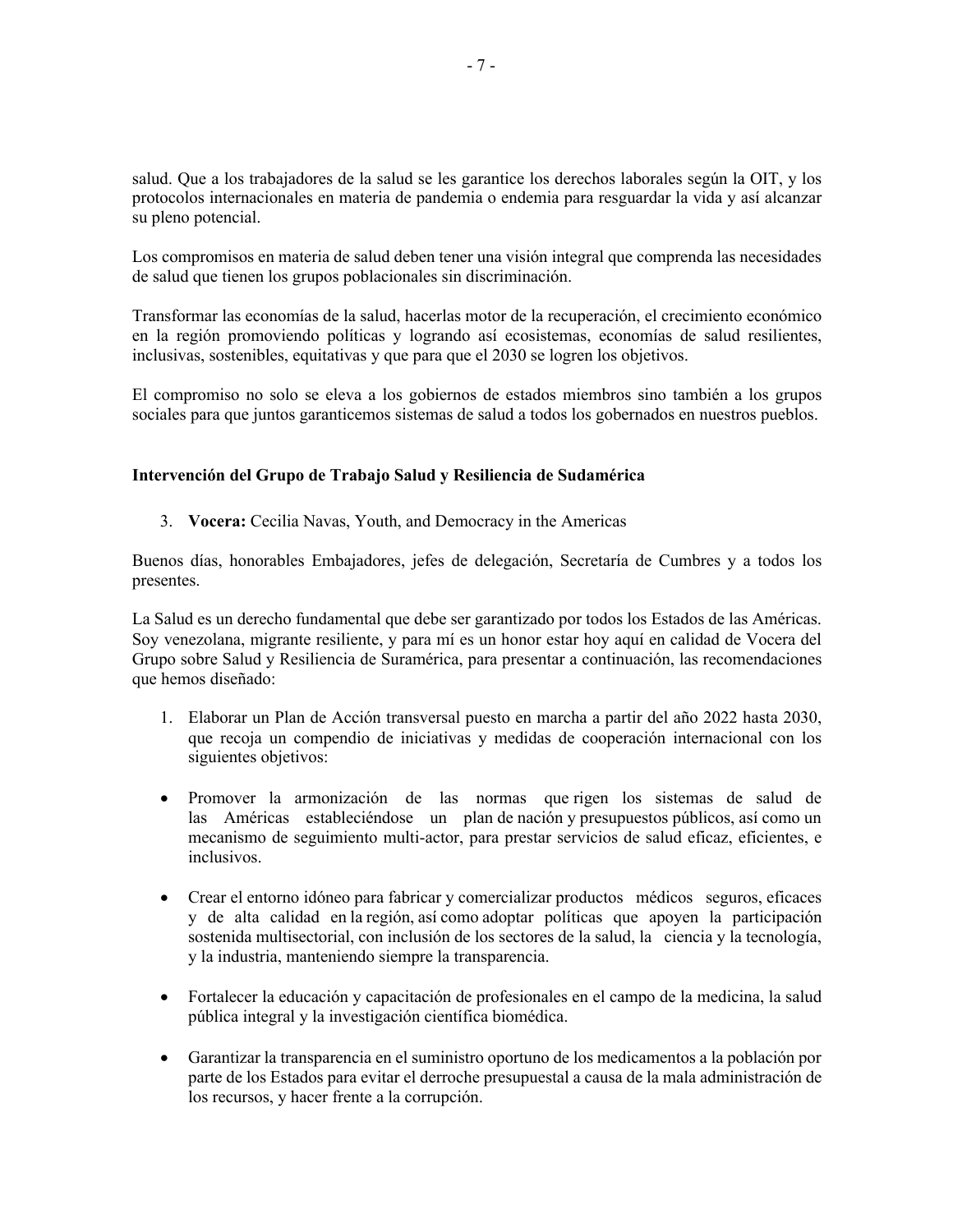• Promover modelos de servicios dirigidos a víctimas de trata y tráfico, y todos los tipos de violencia desde el enfoque de los derechos humanos, y que se adecuen a sus necesidades específicas.

El Plan de Acción deberá ser elaborado e implementado con aportes del sector privado, la sociedad civil y otros actores sociales, así como con el apoyo de la Organización de los Estados Americanos (OEA), la Organización Panamericana de la Salud (OPS), el Banco Interamericano de Desarrollo (BID) y otros miembros del Grupo de Trabajo, conjunto de Cumbres y los entes autónomos de fiscalización.

En ese sentido, es menester que todos los aspectos del Plan de Acción tengan como eje central los derechos humanos, tomando en cuenta la integración de las diversidades.

Este Plan de Acción es transversal y contiene una perspectiva inclusiva sobre la resiliencia y las necesidades económicas, sociales y culturales de nuestras comunidades desde un enfoque diferencial y de género a fin de prepararse y responder ante emergencias actuales y futuras, prestando especial atención a las necesidades y dificultades que enfrentan las poblaciones vulnerables e históricamente marginadas.

### **B. Nuestro Futuro Verde**

### **Intervention of the Working Group Our Green Future of Canada, the Caribbean, and the United States.**

4. **Spokesperson:** Onika Angela Stellingburg, Guyana National Youth Council

We the members of the 'Our Green Future' Civil Society working group for Canada, the Caribbean and USA, are grateful to the Organization of American States for the opportunity to work with our fellow CSOs to develop our recommendations and to present our report at this Hemispheric Dialogue.

We welcome the opportunity to provide further input and guidance into the management of valuable natural resources and human capital in our region.

- 1. In light of this, we wish to recommend the establishment of a 'Green Futures Working Group', to support cooperative green initiatives across the region by 2023, including the Western Hemisphere Convention for Nature Protection, 30 x 30, migratory species and shared habitats, agriculture, regional development environmental impacts and climate mitigation and adaptation, ocean health and green carbon initiatives.
- 2. The Green Futures Working Group will serve to build capacity for CSOs, amplify their voice, increase legitimacy, and allow them to pool resources, access valuable scientific and legal advice and funding and strengthen their resilience in the facing of persecution.
- 3. The OAS should commit to reviewing environmental legislation, strengthening rule of law, and encouraging member countries to enact laws to protect environmental whistleblowers.
- 4. On the conduct of EIAs, the OAS should work to review legislation and develop global best practice guidelines for the EIA process including consultation and serve as a coordinating body for the management of transboundary impacts.
- 5. Governments should ensure that the welfare and livelihood of farmers; smallholders;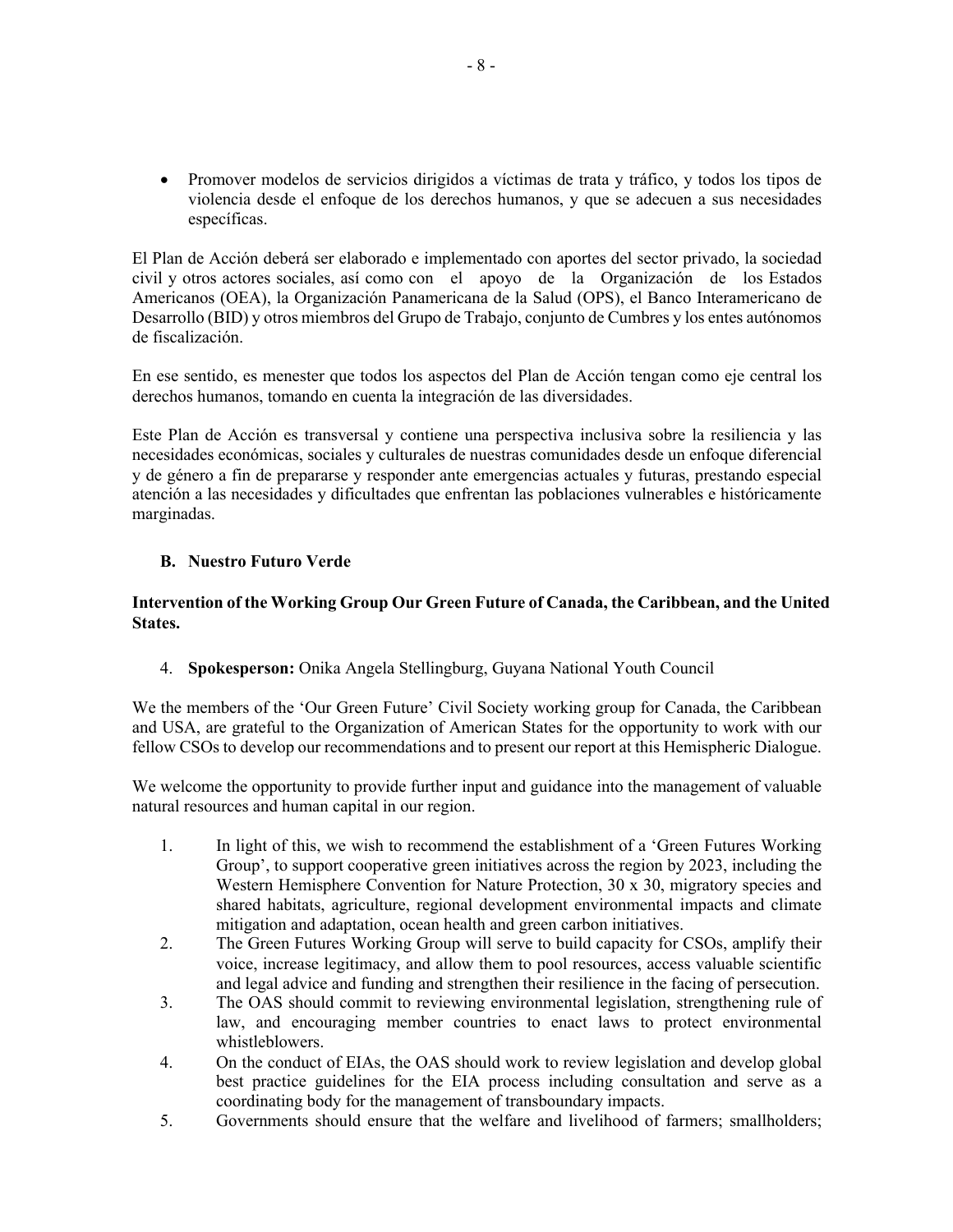micro, small and medium enterprises; indigenous people; Afro-descendants and local communities constitute a strategic force by creating incentives and opportunities for training and generating employment as the workforce transitions to the new green economy.

- 6. Special attention should be given to address the economic empowerment and inclusion of women and girls in the management of natural resources, growing their participation to 75% by 2025, to prepare them to become active leaders and decision makers in the management of natural resources, deforestation, forest and land use and conservation.
- 7. We strongly encourage Governments to strengthen local and regional food systems networks and capacity to produce more of their consumable food and prioritize food security.
- 8. There should be greater effort to promote the inclusion of the private sector in the development and promulgation of alternatives to plastic in key industries and in incorporating design changes in plastic products to facilitate recycle, repair or reuse.
- 9. We note that to fully implement the Lima Peru Statement on gender equity and empowerment the OAS must begin the process of deploying working groups to further affect policy and culture change.
- 10. We encourage Heads of Government to commit to signing up to the Food and Land Use Coalition to ensure that financial flows and trade agreements do not support deforestation, and to create national legislation that makes it illegal for companies and financial institutions to fuel deforestation.
- 11. With the rapid development of the Oil and Gas sector in the SE Caribbean, the OAS members should develop the oil and gas sector plan as a priority and commit to ensuring that the sector is consistent with Paris agreement goals and sustainable practices to mitigate climate change and to protect our and blue carbon ecosystems.

### **Intervención del Grupo de Trabajo Nuestro Futuro Verde de Mesoamérica**

5. **Vocero:** Erick Serrano, Actor Social

Ante la urgencia de la crisis climática y la vulnerabilidad del hemisferio, el grupo de trabajo "Nuestro Futuro Verde Mesoamérica" insta a las y los Jefes de Estado y de Gobierno de las Américas a:

- 1. Promover la Declaración de los Líderes de Glasgow sobre los Bosques y el Uso de la Tierra, los compromisos nacionales sobre deforestación y conservación, así como la labor regional de eliminar la deforestación y conservar los ecosistemas.
- 2. Incorporar en todas las acciones gubernamentales, que buscan hacer frente al cambio climático, los conocimientos ecológicos tradicionales y la protección de los recursos, culturales, naturales y el hábitat de los pueblos, comunidades indígenas, rurales y afrodescendientes.
- 3. Eliminar la deforestación de la producción y el consumo agrícolas, mediante políticas públicas en colaboración con los sectores de producción, mayoristas y minoristas, empresas comercializadoras de productos básicos y organizaciones de consumidores.
- 4. Promulgar leyes que garanticen la protección de las y los defensores del medio ambiente, con un enfoque interseccional, que considere las vulneraciones y particularidades que enfrentan las mujeres, las comunidades indígenas, rurales y afrodescendientes.
- 5. Apoyar con recursos técnicos y financieros al sector agrícola en la reducción de las emisiones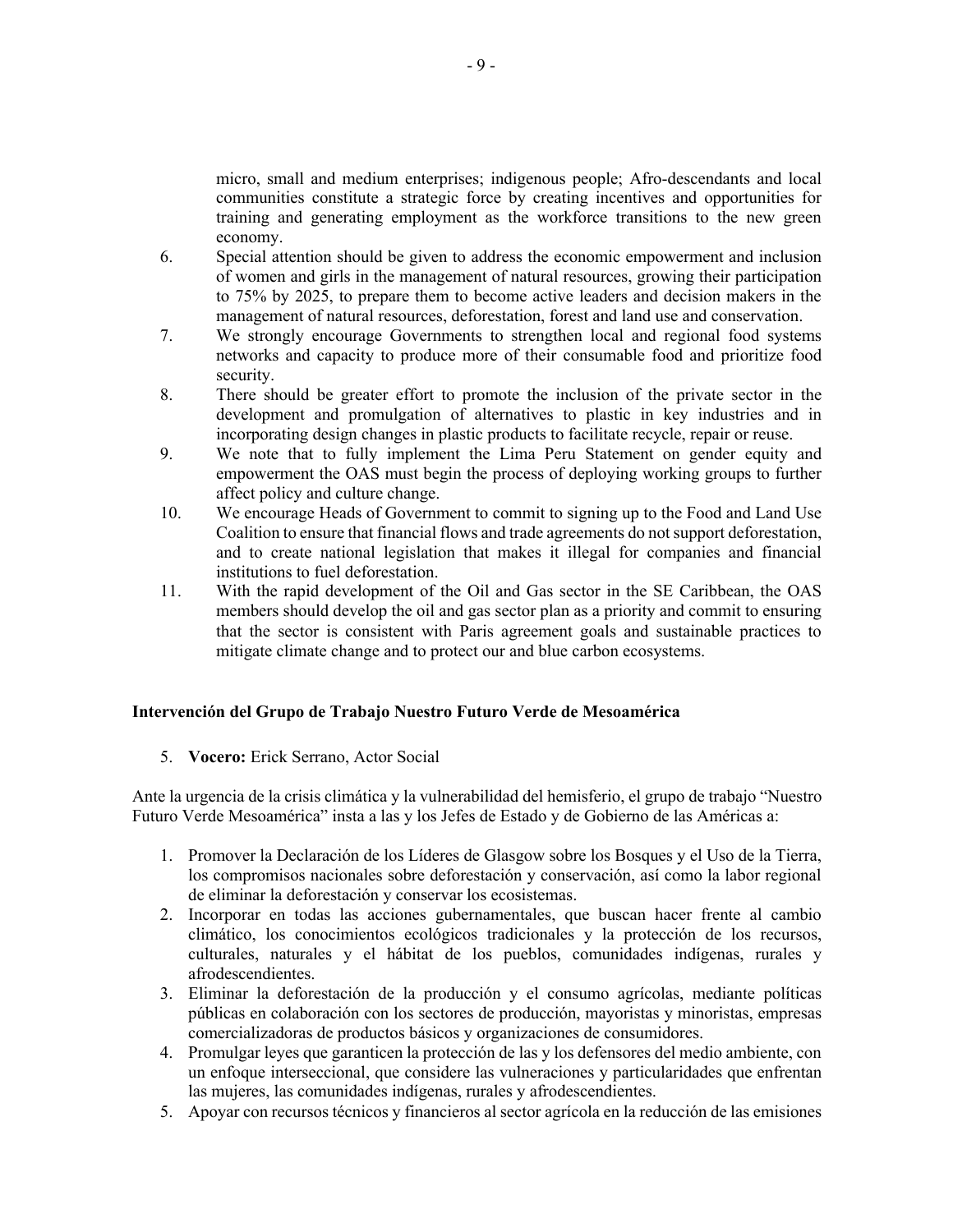de gases de efecto invernadero, mediante la mejora de las prácticas agrícolas, incluyendo un enfoque inclusivo de la agricultura climática inteligente que, reducen las emisiones y mejore la resiliencia a los efectos del cambio climático.

- 6. Realizar acciones para la descarbonización del sector del transporte marítimo y la descarbonización de los puertos marítimos y fluviales del hemisferio.
- 7. Incorporar de manera permanente los riesgos climáticos en los planes, políticas, operaciones y presupuestos para generar resiliencia en las acciones públicas.
- 8. Solicitar que los Estados Miembros, implementen los cambios necesarios para que las organizaciones de la Sociedad Civil, Actores Sociales y el sector privado tengan representación permanente en los procesos del GRIC y del GTCC, así como una participación activa y colaborativa en el SISCA.

#### **Intervención del Grupo de Trabajo Nuestro Futuro Verde de Sudamérica**

6. **Vocera:** Sophia Lobo, Aula Abierta

Estimadas y estimados representantes de la sociedad civil, actores sociales, representantes gubernamentales y demás presentes.

Como representante del subgrupo de trabajo Nuestro Futuro Verde – América del Sur, presentamos las siguientes recomendaciones a las y los Jefes de Estado y de Gobierno de las Américas con respecto a la urgente necesidad de conservar y restaurar los ecosistemas de la región:

- 1. Se recomienda promover la Declaración de los Líderes de Glasgow sobre los Bosques y el Uso de la Tierra y redoblar esfuerzos para trabajar a través de organizaciones regionales, en conjunto con la sociedad civil, instituciones académicas y científicas, empresas y demás actores sociales, para:
- Desarrollar, para fines de 2022, un plan nacional para lograr la meta de cero neto en deforestación y emisiones; conservar y proteger el 30 por ciento de las tierras y el agua para 2030 y los compromisos del Desafío de Bonn.
- Se insta que dicho plan esté acompañado de un cronograma viable y transparente, garantizando la inclusividad y rendición de cuentas a los ciudadanos con respecto a su ejecución.
- Se solicita proteger a los pueblos indígenas, afrodescendientes, mujeres, niñas, campesinos y otras comunidades desfavorecidas, así como a sus recursos culturales, acogiendo el Plan del Decenio Internacional para Afrodescendientes y el Plan Acción Global IDIL2022-2032.
- Se recomienda actualizar las contribuciones nacionales de 2030 en la COP27, según los lineamientos del Acuerdo de París y los Objetivos de Desarrollo Sostenible.
- Se insta a respetar y garantizar integralmente la seguridad y la vida de los defensores del medio ambiente, según los estándares del Acuerdo de Escazú, en virtud de garantizar el debido proceso judicial de los crímenes ambientales.
- 2. A fin de disminuir la cantidad de carbono que se emite por el uso de la tierra:
- Se solicita apoyar la reducción de las emisiones de gases de efecto invernadero por parte de todos los sectores que generan grandes emisiones, mejorando las prácticas de producción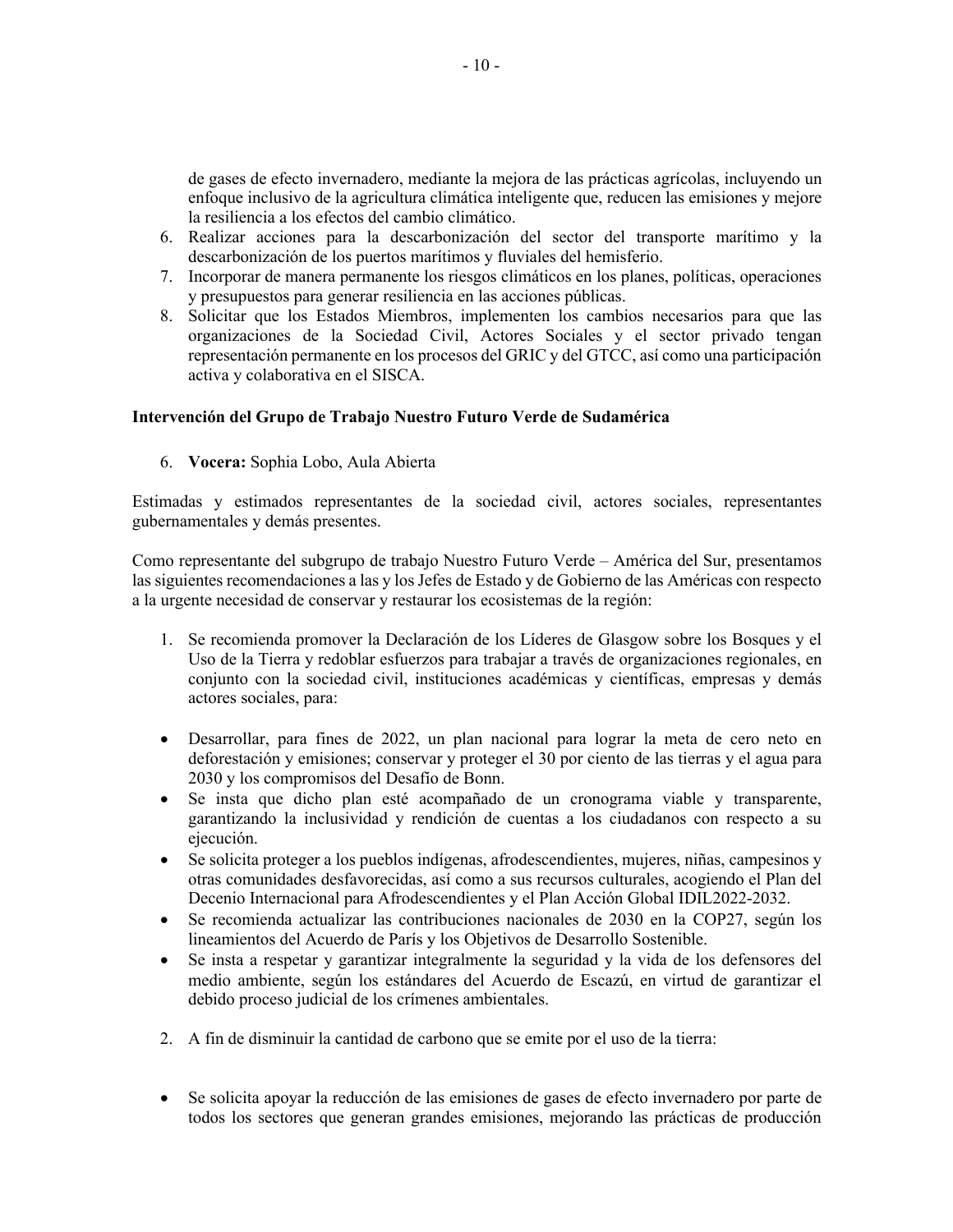climáticamente inteligentes e implementado las NDC, siguiendo la vía de 1,5 grados C.

- 3. Para aprovechar el poder del océano y otras masas de agua para mitigar el cambio climático:
	- Se exhorta el desarrollo de capacidades para abordar la contaminación por plástico en todos los cuerpos de agua mediante la gestión de residuos, a través del intercambio entre Gobiernos, sociedad civil, universidades y demás partes interesadas, apoyando el fortalecimiento de centros de investigación ambiental en las regiones.
	- Se insta a realizar un esfuerzo coordinado para mitigar los derrames petroleros y las descargas de aguas residuales, y el cumplimiento de las normas ambientales internacionales marítimas.
	- Se solicita la implementación de fuentes de energía renovable, para disminuir los niveles de contaminación ambiental.
- 4. Para acelerar las medidas sobre la adaptación al cambio climático:
	- Se insta a los gobiernos de las Américas a finalizar, publicar e implementar estrategias nacionales de adaptación en conjunto con la sociedad civil, instituciones académicas, empresas, comunidades locales y demás actores sociales, así como comprometerse al cumplimiento de las metas.
	- Se solicita incorporar los riesgos climáticos en las políticas, operaciones y presupuestos sectoriales.
	- Se recomienda mejorar el acceso a la información climática, para fortalecer los sistemas de alerta temprana en la respuesta a los efectos climáticos en todos los sectores y escalas.
	- Se insta a mejorar la educación y capacitación en materia ambiental, de la ciudadanía en general y de los encargados de la formulación de políticas públicas, con un enfoque étnico y sociocultural.

## **C. Energía Limpia**

### **Intervención del Grupo de Trabajo Energía Limpia de Caribe, Canadá y Estados Unidos**

7. **Vocero:** Hernando Viveros, Actor Social

Señores, señoras, Jefes de Delegación, Embajadores, Secretaria de Cumbres, Grupo de Revisión de la Implementación de Cumbres, Coordinador Nacional de Estados Unidos para el Proceso de Cumbres, y mis colegas miembros de la Sociedad Civil y Actores Sociales reciban un cordial saludo.

Recomendaciones

- 1. Implementación y Ratificación de todos los países de las Américas del Acuerdo de Escazú, como herramienta para la protección de la Democracia Ambiental en las Américas. La protección del derecho a la vida de los líderes ambientales y sus organizaciones que cuidan y protegen nuestro medio ambiente y hábitat.
- 2. Tomar nota del principio 10 de la Declaración Rio+20, elaborar e implementar un plan de acción para avanzar en la consecución de un acuerdo regional u otro instrumento que asegure la plena implementación de los derechos de acceso a la información, participación y justicia en materia ambiental problemas en América Latina y el Caribe.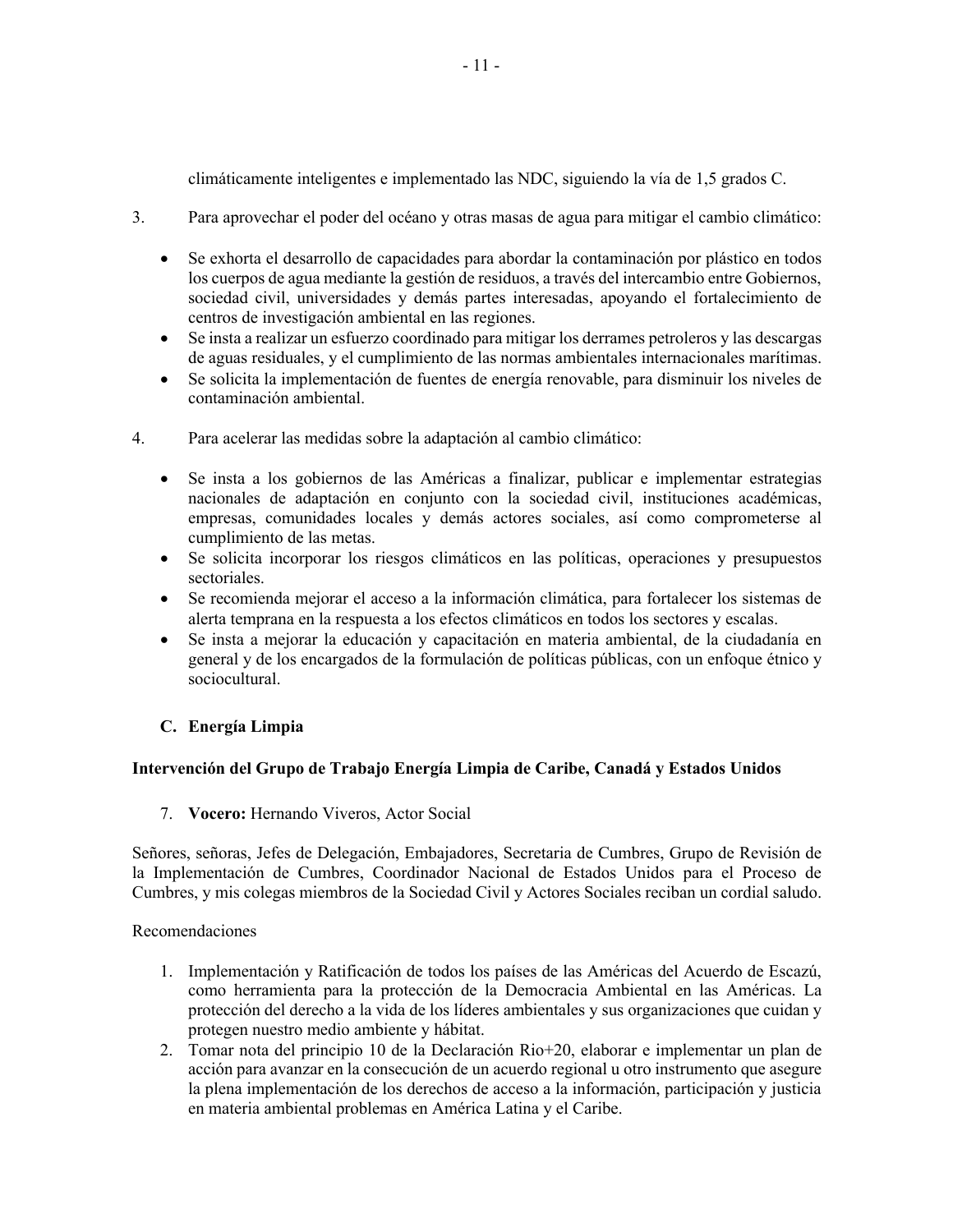- 3. Hacemos un llamado a los líderes de los países de las Américas a tomar las medidas necesarias para reducir las emisiones, movilizar fondos y promover la adaptación y la resiliencia. Además de presentar ambiciosos objetivos de reducción de emisiones de CO2 para 2030 que se alinean con alcanzar el cero neto para mediados de siglo.
- 4. Recomendamos a los países de las Américas acelerar la implementación y puesta en marcha del Acuerdo de París sobre Cambio Climático y acuerdos y convenios posteriores con el fin de proteger el medio ambiente, y consolidar la transparencia global y la adaptación al cambio climático.
- 5. Adoptar medidas adecuadas y efectivas para reconocer, proteger y promover todos los derechos de las personas defensoras de derechos humanos en materia ambiental, incluyendo su derecho a la vida, la integridad personal, la libertad de opinión y expresión, el derecho a la reunión y asociación pacíficas y al derecho a circular libremente
- 6. Elaborar estrategias regionales y país por país con enfoque étnico diferencial para los pueblos afrodescendientes y comunidades indígenas para promover el desarrollo sostenible con la identidad cultural de sus poblaciones.
- 7. Asegurar la tenencia de la tierra de las poblaciones rurales y la implementación de programas de pago por servicios ecosistémicos; apoyar programas de manejo forestal y erosión costera.
- 8. Crear fideicomisos -con aportes del sector público privado- para financiar políticas y programas de adaptación y mitigación del cambio climático y nuevas formas de energía limpia.
- 9. Asegurar que los actores que implementan proyectos en la región incluyan la variable étnicoracial en todos los formatos de captura de información sobre cambio climático, incluyendo el Programa de Implementación del Decenio Internacional de los Afrodescendientes, Reconocimiento, Justicia y Desarrollo.
- 10. Implementar la Declaración de COICA de las Comunidades Indígenas sobre la protección del 80% de la Cuenca Amazónica y Fortalecer sistemas de gobernanza local y territorial.

### **Intervención del Grupo de Trabajo Energía Limpia de Mesoamérica**

8. **Vocera:** Danilsa Maveliz Peña Medina, Actora Social

Muy buenos días, saludos a los representantes de los países, en especial al país anfitrión y a la Secretaría de Cumbres.

Nosotros, las y los actores sociales y las organizaciones de la sociedad civil proponemos las siguientes encomiendas luego del estudio del Proyecto de compromiso político para la Novena Cumbre de las Américas, Acelerando la transición hacia la energía limpia, a saber:

- 1. Que la disminución de generación de energía con el carbón sea de forma escalonada hasta el 2025, y se estudien opciones como el gas natural;
- 2. Instituir planes de financiación pública de proyectos de generación de energía limpia;
- 3. Que la sustitución del carbón y los combustibles fósiles ineficientes por tecnologías de energía limpia sean con un plan y de impulso económico con el sector privado;
- 4. Incluir a todos los actores del sector energético con el objetivo de establecer una agenda de consensos hacia una transición de energía limpia;
- 5. Impulsar al sector privado y a los bancos, a fin de facilitar financiación de proyectos de energía limpia;
- 6. Promover políticas que estimulen el impulso de todas las fuentes de energías limpias *(eólica,*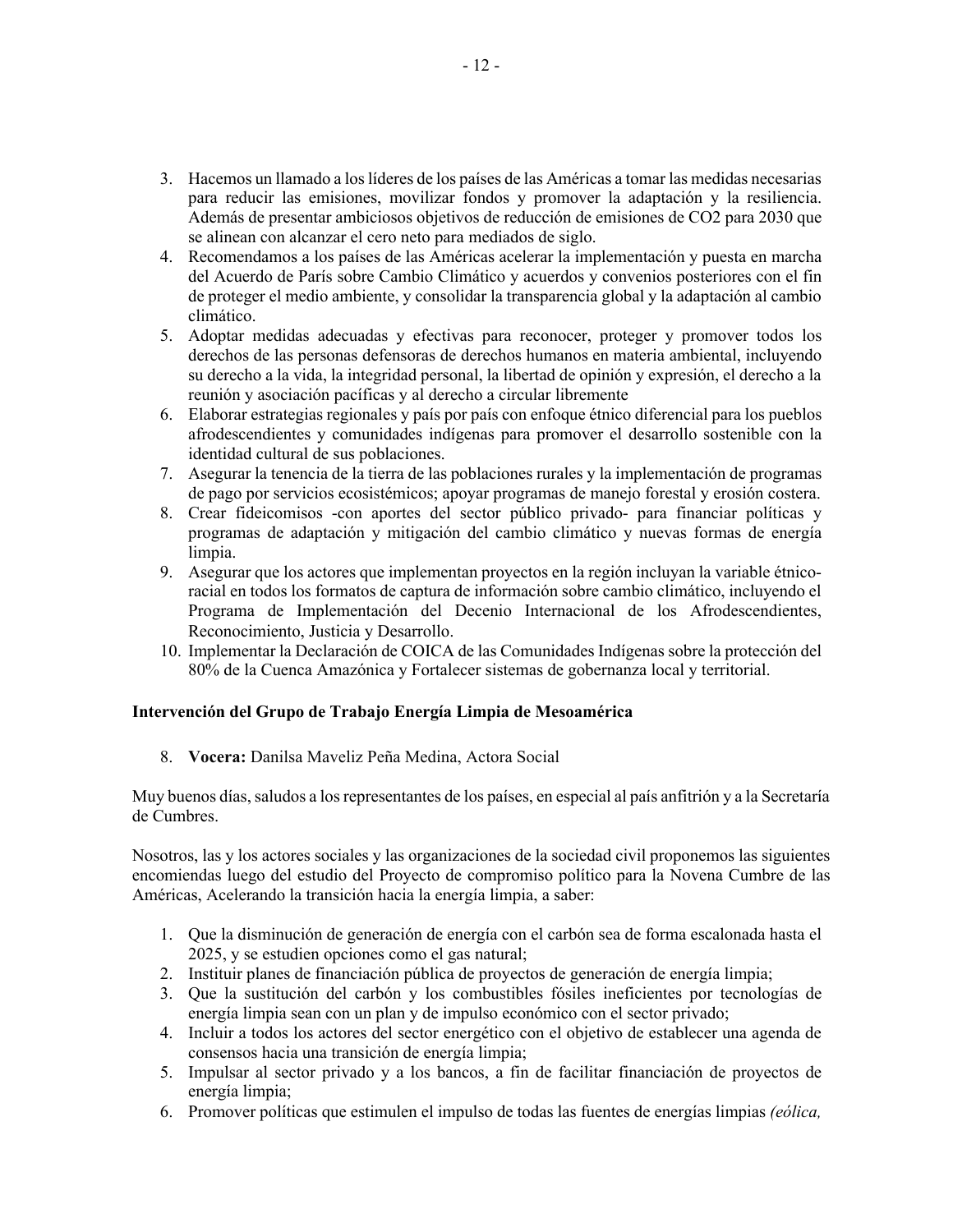*solar fotovoltaica, solar térmica, biogás, biomasa, mini-hidroeléctrica, geotérmica)*, tales como disminución de impuestos, menos costos con el pago de la luz, intercambios comerciales con países de la cercanos, capacitación sobre el sector energético, entre otras.

- 7. Fomentar alianzas públicas-privadas, con el objetivo de impulsar más fondos económicos del sector privado con enfoque a la energía limpia.
- 8. Que las instituciones públicas educativas de los países fomenten planes de capacitación en el sector eléctrico con enfoque de energía limpia, a los fines de que jóvenes puedan profesionalizarse en energía limpia, a fin de que contribuyan y aporten ideas tecnológicas y de innovación sobre esta temática;
- 9. Implementar políticas públicas que estimulen la investigación, en el impulso de nuevas tecnologías, a fin de apoyar la transición a la energía limpia; y finalmente
- 10. Impulsar condiciones económicas que mitiguen iniciativas de acceso al financiamiento y edificación de los proyectos energéticos.

#### **Intervención del Grupo de Trabajo Energía Limpia de Sudamérica**

9. **Vocero:** John Oswaldo Gálvez Maza, Fundación Misión Verde

El presente resumen sobre Acelerando la transición a energías limpias propuesto por la Sociedad Civil, Actores sociales para la Cumbre de las Américas, en el grupo de Sudamérica con el aporte de varios participantes de diferentes organizaciones y países, se consideró que para acelerar la transición a energía limpia hay que ir hacia un modelo sostenible, seguro, eficiente y competitivo el cual permita sustituir la producción de energías contaminantes como gasolinas fósiles a energías limpias con el propósito de impulsar la descarbonización, la eficiencia energética, las energías renovables y la descarbonización de las economías, otro elemento a considerar en este debate fue bajar los niveles de deforestación el uso de químicos en la agricultura y la cultura de consumo y alimentación. Para el cual se propone impulsar políticas energéticas eficientes en base a una planificación adecuada para alcanzar la descarbonización del planeta y de las economías en base a un reparto justo y equitativo de los costos de acción que se generarían por el clima, o sea quien contamina más paga más o viceversa.

Para lograr este objetivo no será tan difícil ya que generalmente los países gozan de grandes potencialidades en cuanto a energía fotovoltaica, eólica lo que nos permitiría a través de las tecnologías existentes actualmente instalar paneles, parques eólicos y otros equipos que se podría aprovechar para cambiar la energía actual a base de petróleo y carbón, además la propuesta debe ir acompañada de un compromisos como cambios en las legislaciones ambientales de cada país el marco constitucional donde se incorpore espacios de control severo en el manejo de los recursos naturales, extracción de petróleo, gas, aceite, minería, manejo de desechos sólidos, manejo de ecosistemas, áreas naturales, control forestal, cabe señalar que las políticas deben ir acompañadas de subsidios en especial aquellas propuestas y proyectos que utilizan en las economías, energías limpias amigables al ambiente además de generar políticas que bajen el uso paulatino de energías no renovables como las gasolinas fósiles.

Finalmente se debe proponer un control, evaluación y monitoreo de los compromisos adquiridos ahora en esta Cumbre, midiendo anualmente a cada país sus avances y planes de acción transparentes para la mitigación, restauración de los impactos negativos que generan con el uso del petróleo, metano etc.,, se debe utilizar equipos tecnológicos para medir el CO2, anualmente, identificar cuantos programas y proyectos de energías limpias han avanzado anualmente y como se está sustituyendo el uso de las gasolinas, para lograr un mayor control y eficiencia en la transición energética de cada país,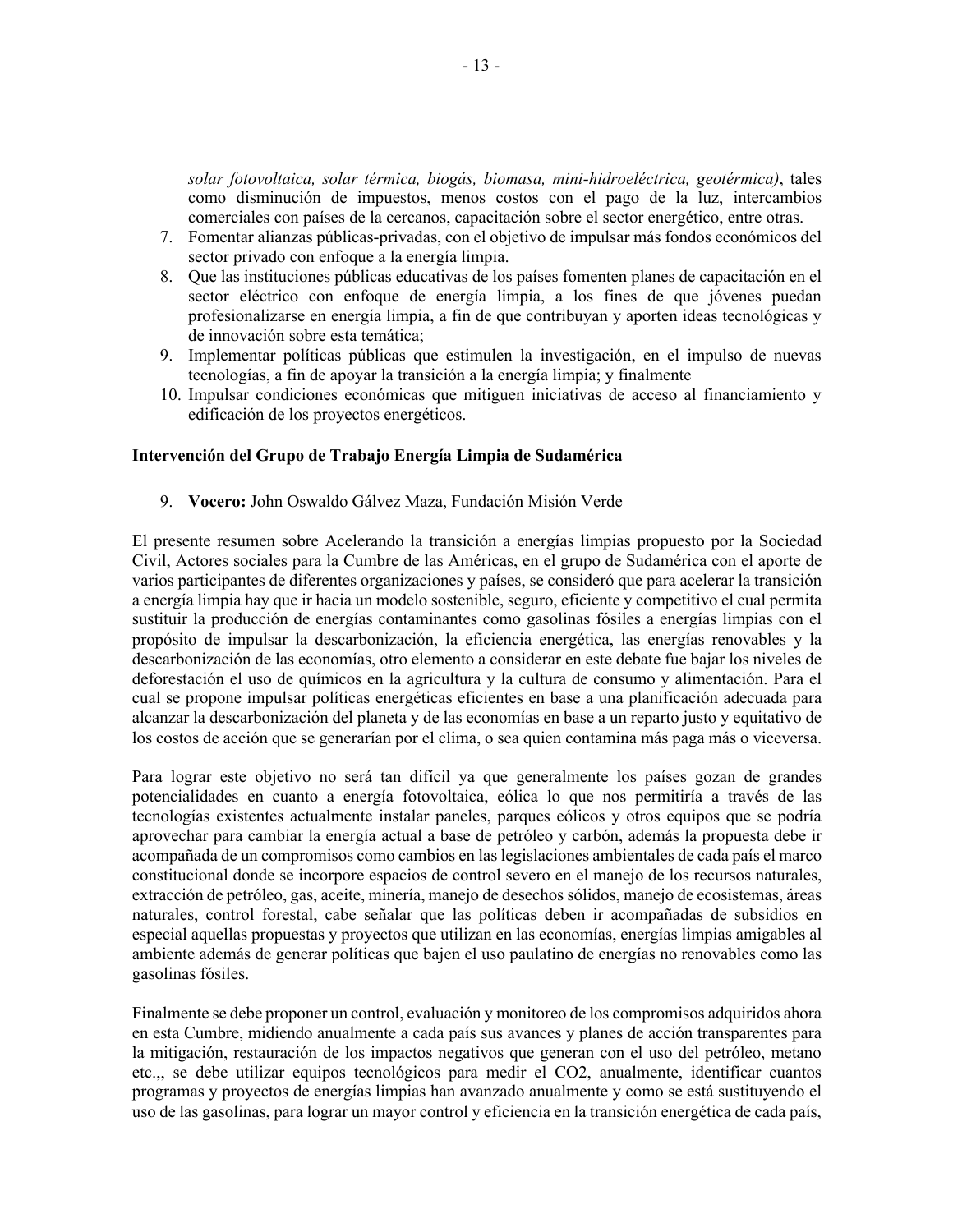lo que permitirá bajar el calentamiento global, eliminar el subsidio y financiación a proyectos de energía del carbón, ir a un transporte público energético limpio (Carros eléctricos) y lograr financiamiento internacional en forma efectiva a proyectos amigables a la naturaleza (energías limpias).

### **D. Transformación Digital**

#### **Intervention of the Working Group Digital Transformation of Canada, USA, and the Caribbean**

#### 10. **Spokesperson:** Francisco Barajas, Latino Community Foundation

On behalf of the members of The Digital Transformation Regional Working Group which include Canada, USA, and the Caribbean, I, Francisco Barajas, respectfully present our recommendations for The IX Summit of the Americas. The recommendations provided by our team are aimed at closing the digital divide and implementing regulations that will foster a safer cyberworld for all peoples of the Americas. In this manner, I propose three areas that governments must acknowledge in order to truly achieve transforming the digital world. First, elected officials should acknowledge the internet as a basic human right. Second, safety regulations and policies must be adopted to prevent AI discriminatory practices and to further protect human and privacy rights. And finally, governments must take preventative measures that protect against shutting down, blocking, or throttling the internet.

1. Internet as a Basic Human Right:

A comprehensive human rights-based approach that strives at closing the digital divide will bring us closer to creating a more reliable and accessible broadband ecosystem. It is no longer effective to think of internet access in terms of affordability due to vast economic differences. In order to truly promote an inclusive digital society where everyone benefits, we implore governments to acknowledge the internet, particularly in the context of the COVID-19 pandemic, as a basic human right. Governments must address barriers such as poverty, race, gender, educational attainment, and geographical locations that disenfranchise women and other groups by including fair and transparent market regulations, universal service requirements, and licensing agreements. In this vein, we also implore governments to work together to develop a Universal Declaration of Digital Rights.

2. Online Safety Regulations and Policies

Accelerating internet access needs to also be paired with security measures that protect individual user data and that prevents coding biases. Invasions of online privacy and data breaches violate an individual's human rights and leave them vulnerable for possible cybercrimes. Furthermore, online sexual exploitation and abuse particularly impact and violate the rights of women and girls. Private sector entities, as well as other stakeholders, must work alongside governments to safeguard against online violence that target women and girls, LGBTQI+ people, migrants and refugees, and human rights defenders. This means adopting legally binding regulations and standards that govern information sharing and the protection of human rights. In addition, governments must administer and set guard rails for AI programmers to mitigate the risk of face-recognition discrimination and coding biases.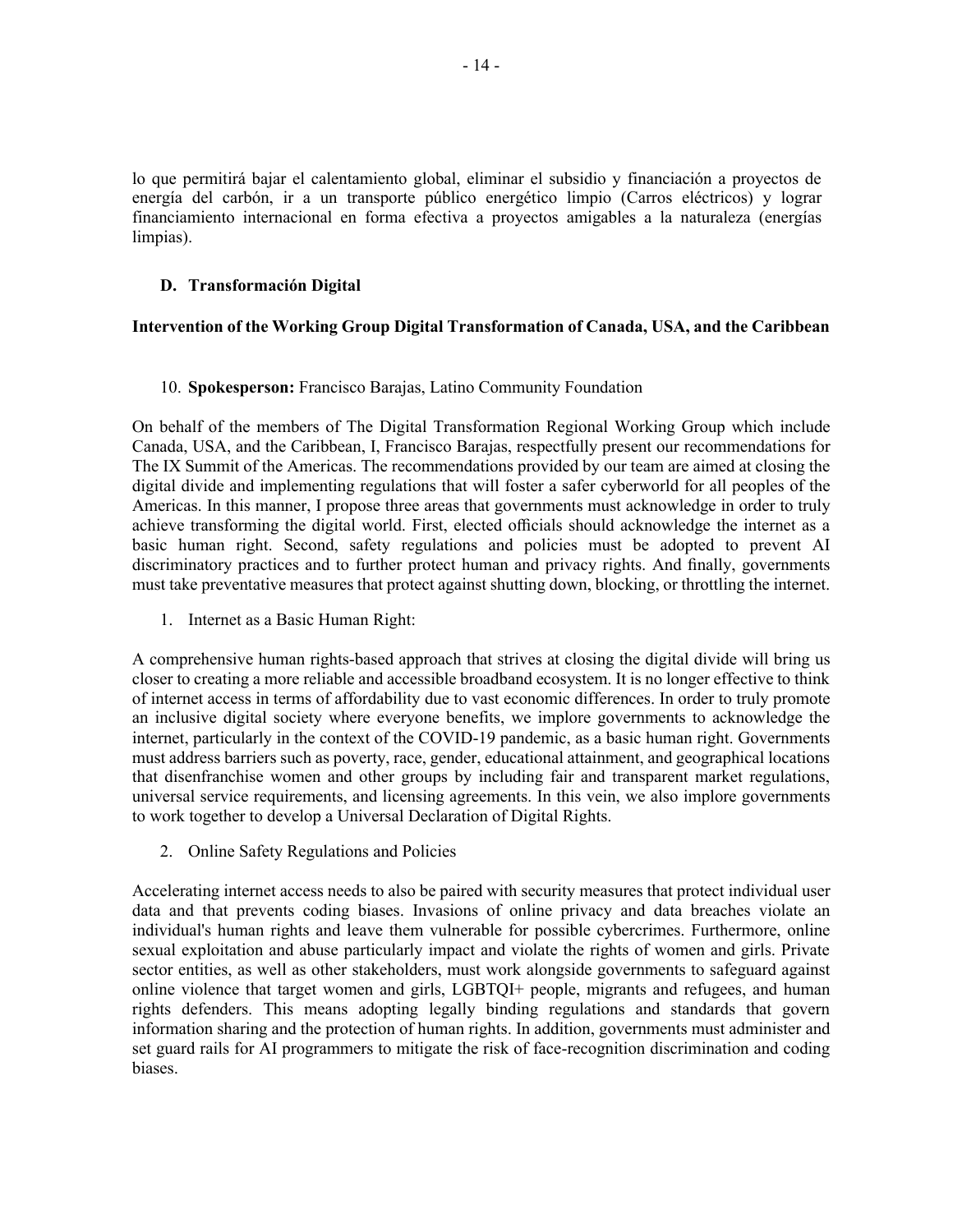3. Internet Shutdowns

Finally, we strongly encourage governments to condemn internet shutdowns, particularly through country-specific statements issued during regional and international human rights platforms and sessions. Internet shutdowns trigger a number of consequences for local economies, e-government services, online public health portals, and the most mundane of tasks. States must build resilient cyber infrastructures by distributing more Internet exchange points, along with increasing the diversity of Internet connectivity at international borders to frustrate efforts of Internet shutdowns.

#### **Intervención del Grupo de Trabajo Transformación Digital de Mesoamérica**

11. **Vocero:** Ronmel Lopez, White and Blue Support for Nicaragua

En el 2011 los presidentes de las Américas renovaron en Canadá el compromiso con la integración hemisférica y la responsabilidad nacional y colectiva a fin de mejorar el bienestar económico y la seguridad de nuestros pueblos. En la IX cumbre de las Américas el proyecto de Transformación Digital es un nuevo compromiso político para ayudar al desarrollo de la tecnología en los Estados Miembros que beneficiara a todos nuestros pueblos por igual, en todas las áreas del gobierno, educación, salud, manufacturación, comunicación y emprendimiento.

Hoy con el plan de transformación digital instamos a los Estados Miembros a enfocarnos a la importancia de la creación de controles en el uso de plataformas que protejan la confidencialidad, privacidad, datos personales para evitar que sean usados para otros fines sin el consentimiento de las personas, especialmente en países con dictaduras donde no se respetan los derechos humanos.

**AFIRMANDO** el papel esencial de los ecosistemas digitales dinámicos, resilientes para apoyar las economías digitales prosperas, modernizando la preparación y respuesta para futuros fenómenos climáticos, salud, anticorrupción, el respeto por los derechos humanos fundamentales y las libertades, los procesos electorales, justicia, transparencia; y dar paso a la inversión, mejorando la prestación de servicios públicos.

**DESTACANDO** que la pandemia del Coronavirus 19 (COVID-19) puso de manifiesto la magnitud de la brecha digital subrayando la importancia del acceso a Internet, la educación digital, el acceso a los servicios públicos, el acceso a un portal de consultoría de salud virtual y el acceso de banda abierta.

**RECONOCIENDO** la necesidad de una mayor cooperación regional, que incluya al sector privado, la sociedad civil y a otros actores sociales para formular políticas para ecosistemas digitales que aumenten el crecimiento económico, la competitividad regional, el uso responsable y ético de la tecnología, y que no transgredan los derechos humanos;

Instamos a facilitar el acceso con precios competitivos, universales, de banda ancha de Internet, transformación del gobierno digital que incluya las telecomunicaciones de señal abierta a todos los pueblos de las Américas para 2030.

Este plan de acción es un compromiso donde la sociedad civil, la empresa privada y los estados tienen la oportunidad de trabajar juntos, protegiendo los derechos humanos, la privacidad de los ciudadanos, destacar la economía, salud, educación colocando a nuestras naciones a un nivel más competitivo,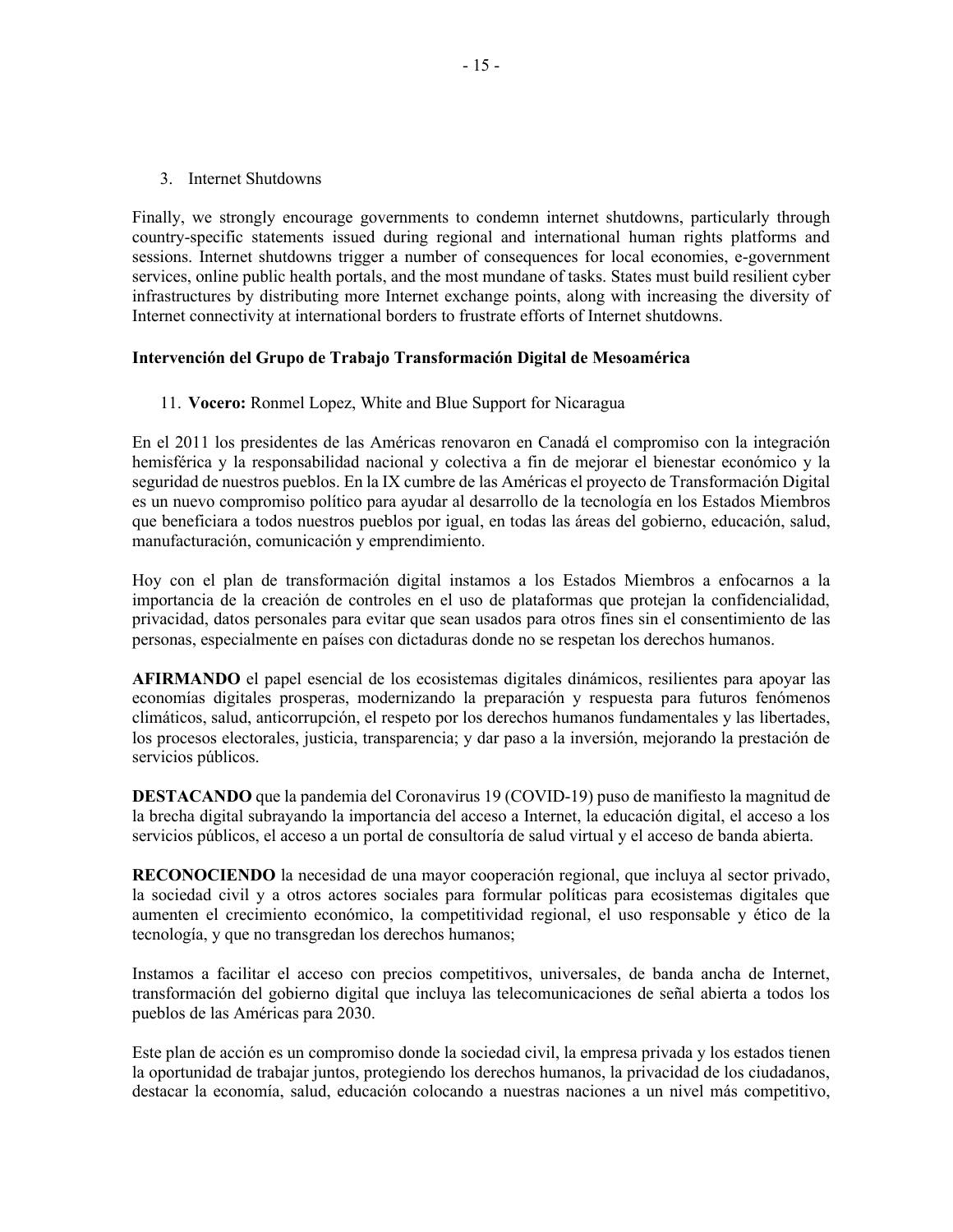siempre y cuando se garantice la creación de leyes, acuerdos que protejan la privacidad de los ciudadanos que vayan de acuerdo con el avance de la tecnología en nuestros países.

### **Intervención del Grupo de Trabajo Transformación Digital de Sudamérica**

#### 12. **Vocero:** Mariano Mosquera, Universidad Católica de Córdoba

Las organizaciones de la sociedad civil y actores sociales de Sudamérica proponen los siguientes ejes en materia de **Transformación Digital:**

Considerar el **acceso digital** como Derecho Humano, con una red de internet abierta, interoperable y segura, y con un acceso amplio a las tecnologías digitales, donde se asegure la inclusión digital de todos los miembros de la sociedad.

Es indispensable que la Comisión Interamericana de Derechos Humanos, construya estándares específicos para el continente que velen por el **respeto a los Derechos Humanos en internet**, incluyendo la protección y privacidad de los datos personales de la ciudadanía, y el derecho a la identidad, entre otros.

La transformación digital debe procurar la **cobertura** de infraestructura y programas de **alfabetización y comunicación digital**, priorizando a los grupos más vulnerables (áreas rurales, grupos indígenas, personas adultas mayores, afrodescendientes, y migrantes, entre otros).

La transformación digital debe, especialmente, poner la **tecnología al servicio de las personas en situación de discapacidad**.

Es clave, en este marco, resaltar la función central de la **educación digital**, con un enfoque de género y en un marco de interculturalidad, para la inclusión social y el ejercicio efectivo de los derechos, la universalización del derecho a la educación y el acceso al conocimiento.

Por otra parte:

La transformación digital debe promover la **transparencia y la rendición de cuentas** en el diseño y uso de la tecnología digital. Esto incluye, de forma relevante, el uso responsable y ético de la **inteligencia artificial (IA)**, con el establecimiento de auditorías independientes.

También, la transformación digital debe considerar la **descentralización** de los datos y la información, para evitar el control y la manipulación de los mismos.

Consideramos que se deben favorecer mayores prácticas de **gobierno abierto** en todos los niveles de gobierno, con datos abiertos en condiciones de encontrabilidad, accesibilidad, interoperabilidad y reutilización, para garantizar el derecho a la información pública y favorecer la rendición de cuentas. La transformación digital tiene una importante función en materia de **anticorrupción**.

La transformación digital debe impulsar la creación de herramientas de **código abierto** y, además, desarrollar un **ecosistema emprendedor**.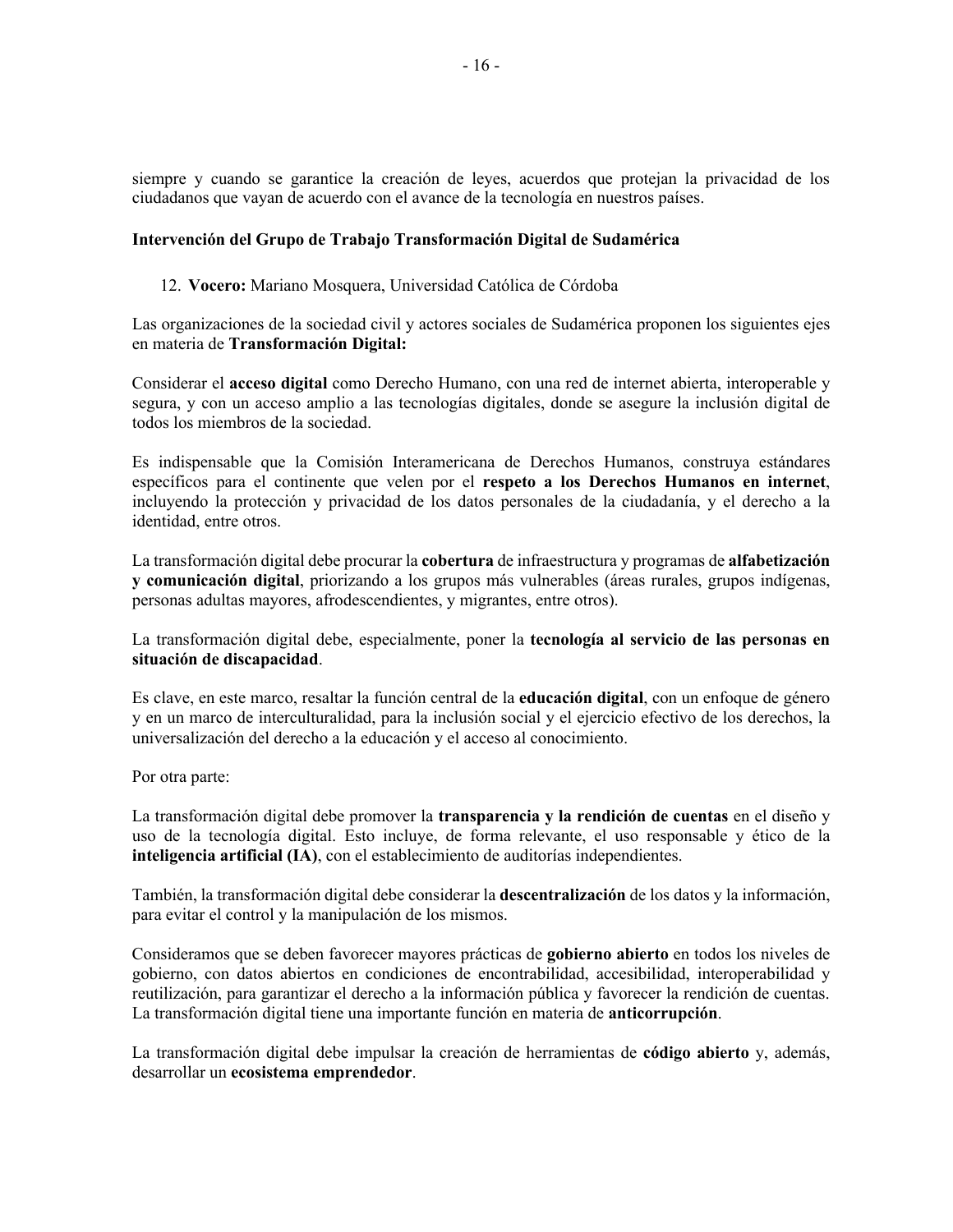La transformación digital debe ayudar a la constitución de una **ciudadanía inteligente**, centrada en la innovación social, junto al desarrollo de **ciudades inteligentes**, en las que el uso eficiente de la tecnología mejore la calidad de vida de forma sustentable.

En este marco, la transformación digital debe aprovechar los nuevos canales digitales de participación democrática para favorecer una mejor asignación de prioridades en las **inversiones públicas**.

Un eje de marcada relevancia para nuestras organizaciones es que:

La transformación digital requiere nuevos marcos normativos y políticas públicas de **prevención de la violencia digital**, para salvaguardar los derechos humanos, con un claro enfoque de género, evitando la polarización y las manifestaciones de autoritarismo, discriminación, odio, acoso, extorsión, agresión, incitación a la violencia y difamación por medio de tecnologías, y que afecten la integridad física y mental de las personas.

Es en este contexto, que la transformación digital debe considerar marcos normativos que garanticen los Derechos Humanos en el acceso y en el proceso judicial y en los mecanismos de **justicia digital**.

Finalmente:

Las organizaciones de la sociedad civil y actores sociales de Sudamérica consideramos que la transformación digital, como un contexto de importante dinamismo, requiere el seguimiento permanente de los compromisos asumidos en la Novena Cumbre de las Américas en materia de Transformación Digital, es por esta razón que proponemos la creación del **Observatorio de Transformación Digital de las Américas**, con participación del sector público, privado, académico y de organizaciones de la sociedad civil.

### **E. Gobernabilidad Democrática**

### **Intervention of the Working Group Democratic Governance of Canada, Caribbean, and the United States**

**13. Spokesperson:** Gale Mohammed Oxley, Social Actor

### **ALL PROTOCOLS OBSERVED**

Commitment is doing what you said you would do, after the feeling you said it in has passed. St. Camillus

Democratic Governance in the region of Canada, the Caribbean, and USA has evolved into a showdown of might. Civil Society is being introduced as the other scale in measuring democracy as we address Human Rights, Transparency and Anti-Corruption, Citizen Participation, and Inclusion. Civil Society accepts the action plan with some additions to the commitments.

This working group wants the Summit to achieve strong and representative democracies where vibrant, diverse, and sustainable sectors of CSOs, NGOs and FBOs (not party groups) partner with Governments to achieve the goal of this work plan. Allocation of resources to foster sector capacity and growth is an immediate must. The multinational funding partners must give access to local Civil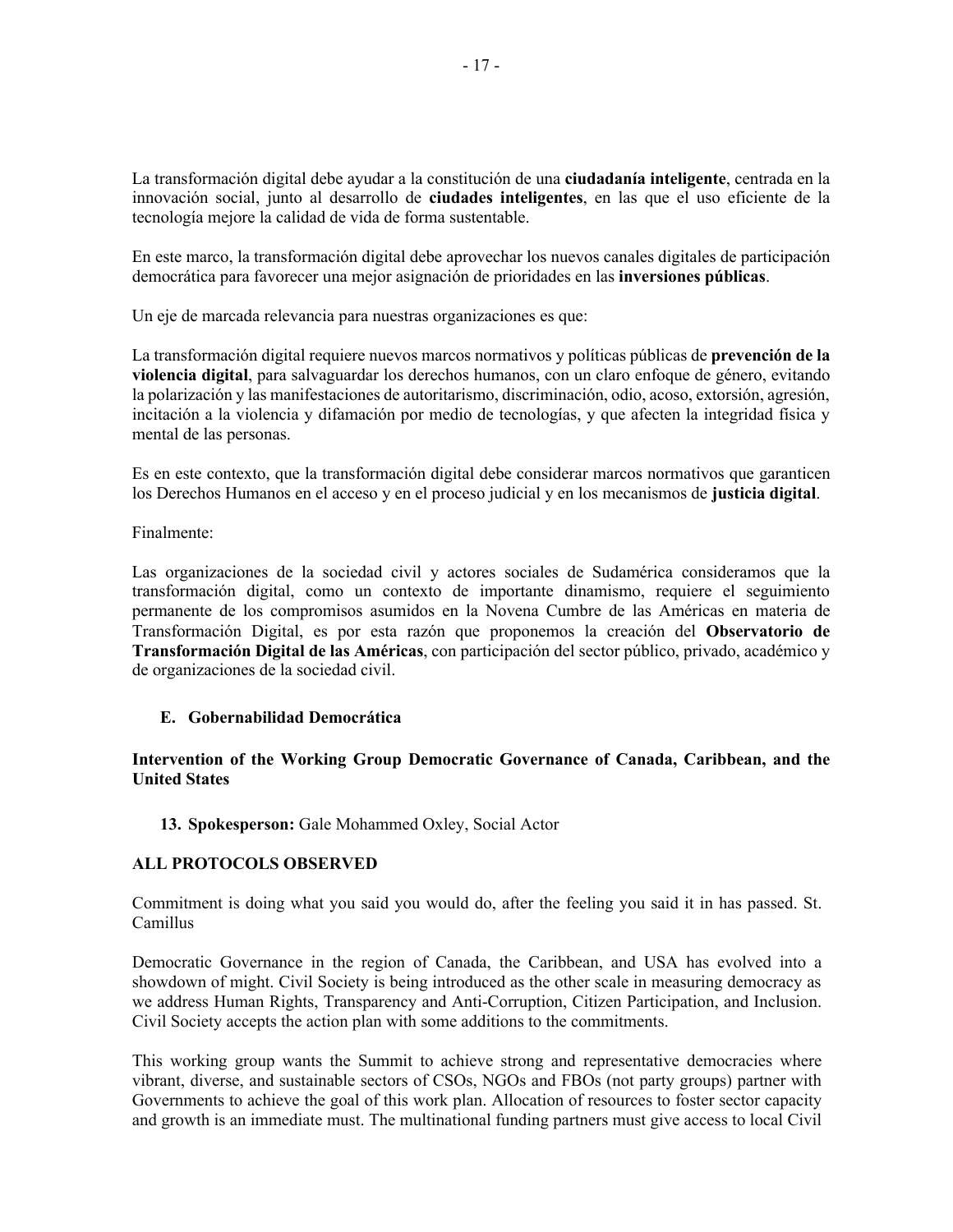Society for meaningful involvement that will make the projects launched with their loans/grants more likely to succeed beyond the government administration of the day.

Good character is the anti-dote to corruption. Our governments need to create mechanisms addressing issues of Human Rights, Transparency, and anti-corruption to include databases for follow-up action consisting of nonpartisan citizens and at least one judicial officer to oversee these platforms. Recommendations must use data-informed approaches to highlight the threat to democracy which social media platforms use to feed by spreading prejudices via misinformation and anti-democratic threats resulting in negatively changed behaviors.

Restating and revisiting commitments made re inclusion of the follow-up and implementation requires Civil Society to remind Governments of their responsibility to include everyone. OAS Nations must establish policies that remove barriers including those practices of colonial definitions and legislative impositions that create discrimination and deter liberty of its citizenry.

Embrace the challenge to partner with non-partisan Civil Society as we move forward together towards the X Summit. Make this an achievable Summit.

### **Intervención del Grupo de Trabajo Gobernabilidad Democrática de Mesoamérica**

14. **Vocero:** Luis Antonio Martinez, Human Life International

Subrayando que la participación y validación de la sociedad civil es indispensable para dotar de legitimidad los acuerdos y el compromiso democrático de los Estados, el presente Grupo de Trabajo proponemos:

- 1. Garantizar el derecho a la libertad de expresión, asociación, reunión y movilización, con fundamento en la Convención Americana de los Derechos Humanos, Carta Democrática Interamericana y Constitución Política del país, para la protección expedita y oportuna de periodistas, comunicadores sociales, defensoría de los derechos humanos, migrantes, ambientalistas y actores sociales, permitiéndoles ejercer su trabajo, a salvo de criminalización, amenazas o actos de represión contra ellos o sus familias.
- 2. Los Estados, en coordinación con organismos de derechos humanos competentes, deben tomar todas las medidas para erradicar el trabajo forzoso, la trata de personas, la explotación sexual, el acoso y la discriminación en el entorno laboral, con la participación de la sociedad civil, líderes comunitarios, actores sociales, sindicatos y representantes del sector privado.
- 3. Establecer medidas concretas y eficaces para erradicar la discriminación y la violencia, garantizar los derechos humanos e inclusión de todas las personas y principalmente las poblaciones históricamente desatendidas y excluidas.
- 4. Erradicar el abuso y explotación sexual infantil, el matrimonio forzado, la trata, tráfico de niños, niñas, adolescentes, mediante la implementación de leyes, políticas y programas, orientados a prevenir, intervenir y sancionar conductas que amenacen su derecho a la vida, seguridad e integridad en todas sus etapas de desarrollo.
- 5. Garantizar y proteger el derecho de los pueblos, comunidades indígenas, rurales y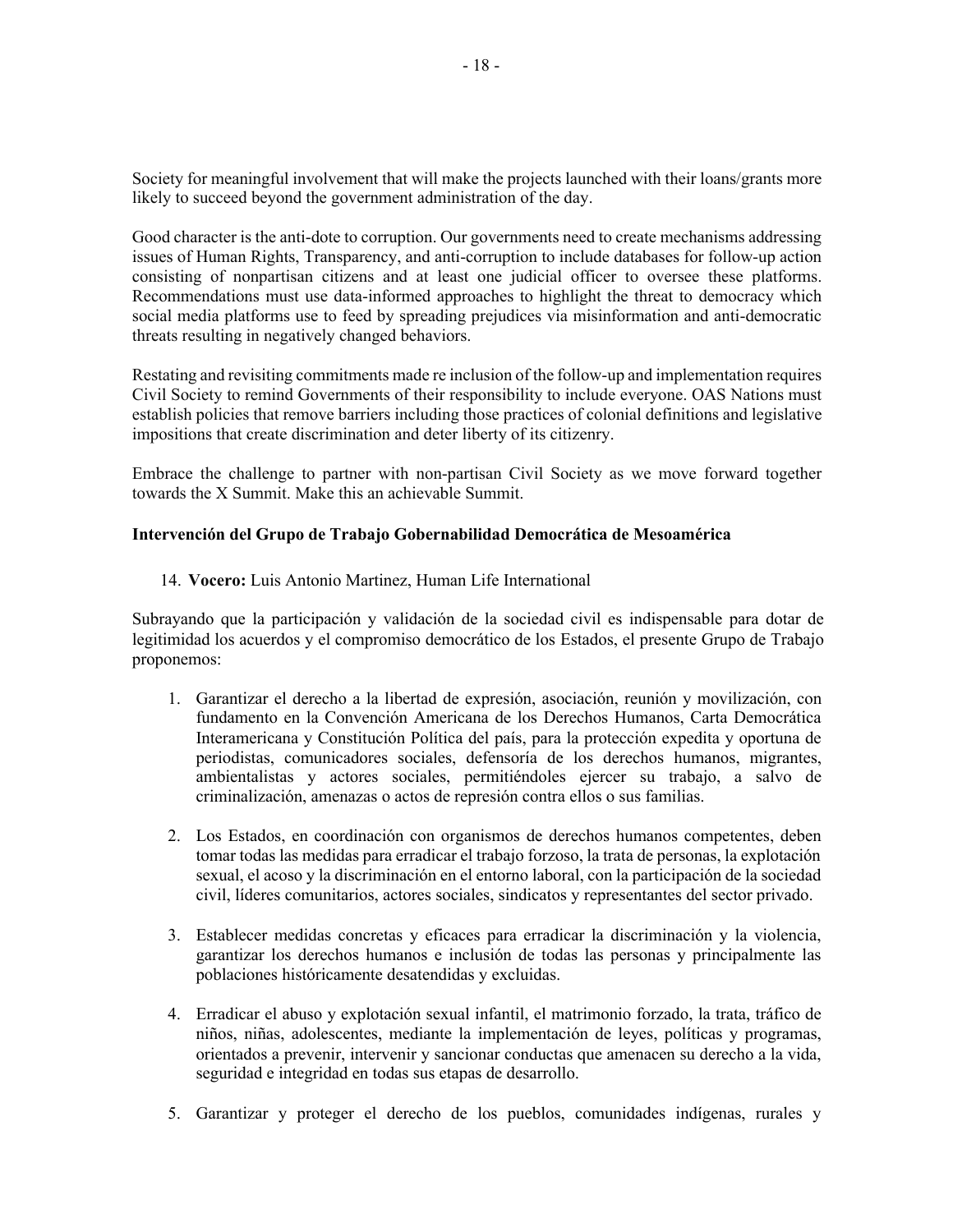afrodescendientes, al acceso a la tierra, al territorio, a un ambiente sano, equilibrado, así como su derecho a la libre determinación.

- 6. Establecer e implementar contralorías o veedurías sociales, que impulsen el compromiso de los Estados con el Gobierno Electrónico y el Gobierno Abierto, que facilite la prevención, detección, intervención y sanción de la corrupción y favorezca el avance de la transparencia en el hemisferio.
- 7. Promover y fortalecer procesos participativos de planificación en la recuperación Post Pandemia Covid-19 y crisis climáticas, impulsando las mejores prácticas y dotando de recursos necesarios para el mayor bienestar de la población, el acceso digital, el empleo, la recuperación económica y la integración de las familias.
- 8. Implementar los cambios necesarios para que las organizaciones de la Sociedad Civil, Actores Sociales y el sector privado tengan representación permanente en los procesos del GRIC y del GTCC, así como una participación activa y colaborativa en el SISCA.
- 9. Brindar asistencia técnica a los Estados, para que designen presupuesto a la ejecución de las acciones contenidas en este documento, y lleven a cabo las actividades de seguimiento e implementación necesarias en esta IX Cumbre.

### **Intervención del Grupo de Trabajo Gobernabilidad Democrática de Sudamérica**

15. **Vocera:** Diana Silva, Red Latinoamericana y del Caribe por la Democracia – Redlad

Plan de Acción Interamericano sobre Gobernabilidad Democrática

Como organizaciones de sociedad civil de América Latina y el Caribe recomendamos:

- La creación de una Red Interamericana de Organizaciones de la Sociedad Civil con carácter de Ombudsman, que haga seguimiento al cumplimiento de los compromisos políticos asumidos por los Estados en ésta y futuras Cumbres de las Américas y presente un informe anual ante el GRIC y la sociedad.
- Consensuar, en base a Panel de Expertos, una definición regional sobre la "alteración o perturbación del orden constitucional", incluyendo lo entendido por alertas tempranas, manifestaciones y estado de crispación ciudadana.
- Acelerar el reconocimiento del refugio y la aplicación del derecho al asilo a personas en búsqueda de protección internacional.
- Avanzar en la creación de un marco migratorio de las Américas que permita responder, desde un enfoque de derechos, a los retos en materia de migración, refugio y desplazamiento interno.
- Elaborar un plan de evaluación interamericano sobre las medidas de protección disponibles para personas defensoras de derechos humanos y periodistas, y el fortalecimiento o creación de mecanismos internos para preservar su integridad humana.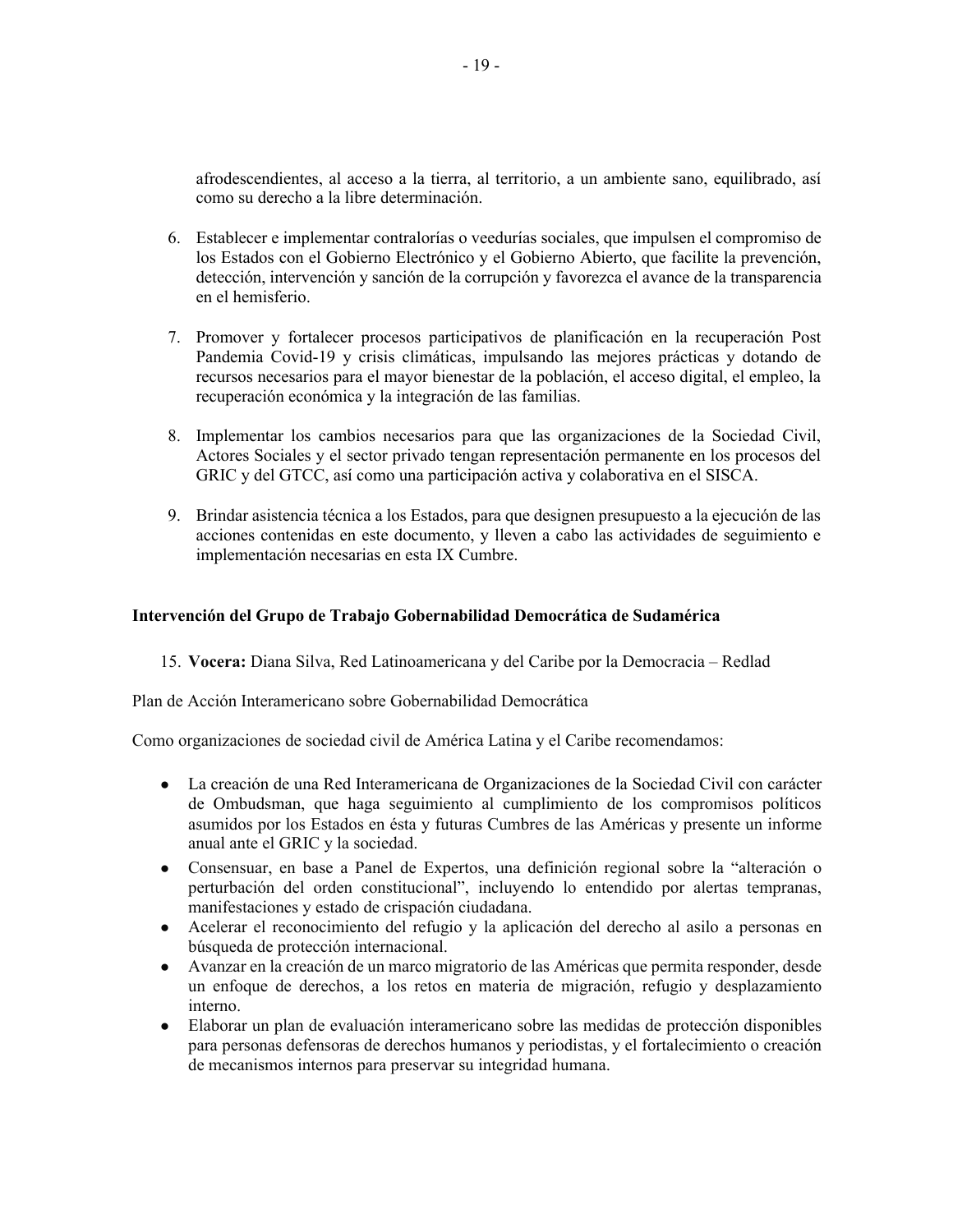- Promover la integración de grupos vulnerables en los procesos de elecciones populares de los países, en especial, personas transgénero, personas con discapacidad y personas adultas mayores.
- Promover estrategias para alentar la postulación de candidaturas diversas, en particular de los grupos con déficit de representación política a participar.
- Eliminar el trabajo forzoso, el trabajo infantil, cualquier forma de violencia en contra de mujeres, personas LGBTIQ+, comunidades afroamericanas, indígenas, personas con discapacidad, adultos mayores, migrantes, entre otros, así como el acoso y la discriminación en el entorno laboral.
- Proteger los derechos de todas las mujeres y niñas en su diversidad, con derecho a una vida libre de toda forma de violencia a través de un nuevo tratado global.

### **En materia de Transparencia y Anticorrupción:**

- Incentivar la denuncia y proteger a denunciantes, e identificar y reparar a las víctimas de la corrupción.
- Alentar y facilitar la denuncia de irregularidades y actos de corrupción, incluido el lavado de dinero.
- Implementar y difundir consultas públicas a través de plataformas tecnológicas, accesibles y amigables, en los procesos legislativos y de elaboración de políticas.
- Promover la equidad e igualdad de género, participación y empoderamiento de la mujer, así como la inclusión de mujeres y niñas, pueblos indígenas, afrodescendientes, personas LGBTQI+, personas con discapacidad y adultas mayores, migrantes y poblaciones vulnerables y marginadas en las medidas anticorrupción, desde su proceso de planificación hasta la implementación y evaluación.
- Garantizar políticas, plataformas y herramientas para procesos de adquisición y contratación abiertos, transparentes y accesibles.
- Fortalecer la cooperación internacional en materia de lucha contra la corrupción; mejorar el intercambio de información en la investigación y judicialización de los actos de corrupción.
- Penalizar los actos de solicitud y aceptación de sobornos y el soborno de funcionarios públicos nacionales, funcionarios públicos extranjeros y funcionarios de organismos públicos internacionales.
- Crear mesas de trabajo con miembros de la sociedad civil y de las asambleas legislativas nacionales para hacer el seguimiento a las recomendaciones del MESICIC.

Incluir estrategias de difusión y capacitación en el uso de los mecanismos que se proponen, así como el trabajo conjunto entre el GRIC, el Grupo de Trabajo Conjunto de Cumbres, la sociedad civil y el sector privado a fin de evaluar el progreso de los Gobiernos con respecto la implementación del plan de acción previamente a la Décima Cumbre de las Américas.

- Desarrollar un mecanismo regional multisectorial de consultas y evaluaciones abiertas y foros periódicos a las comunidades ante los planes y políticas públicas a implementar por los Estados.
- Redoblar los esfuerzos para brindar inclusión y diversidad en todos los aspectos de la gobernabilidad, tales como:
	- o Aumentar el uso de herramientas de integración e inclusión de la diversidad humana existente, generando oportunidades para todos los sectores de la población;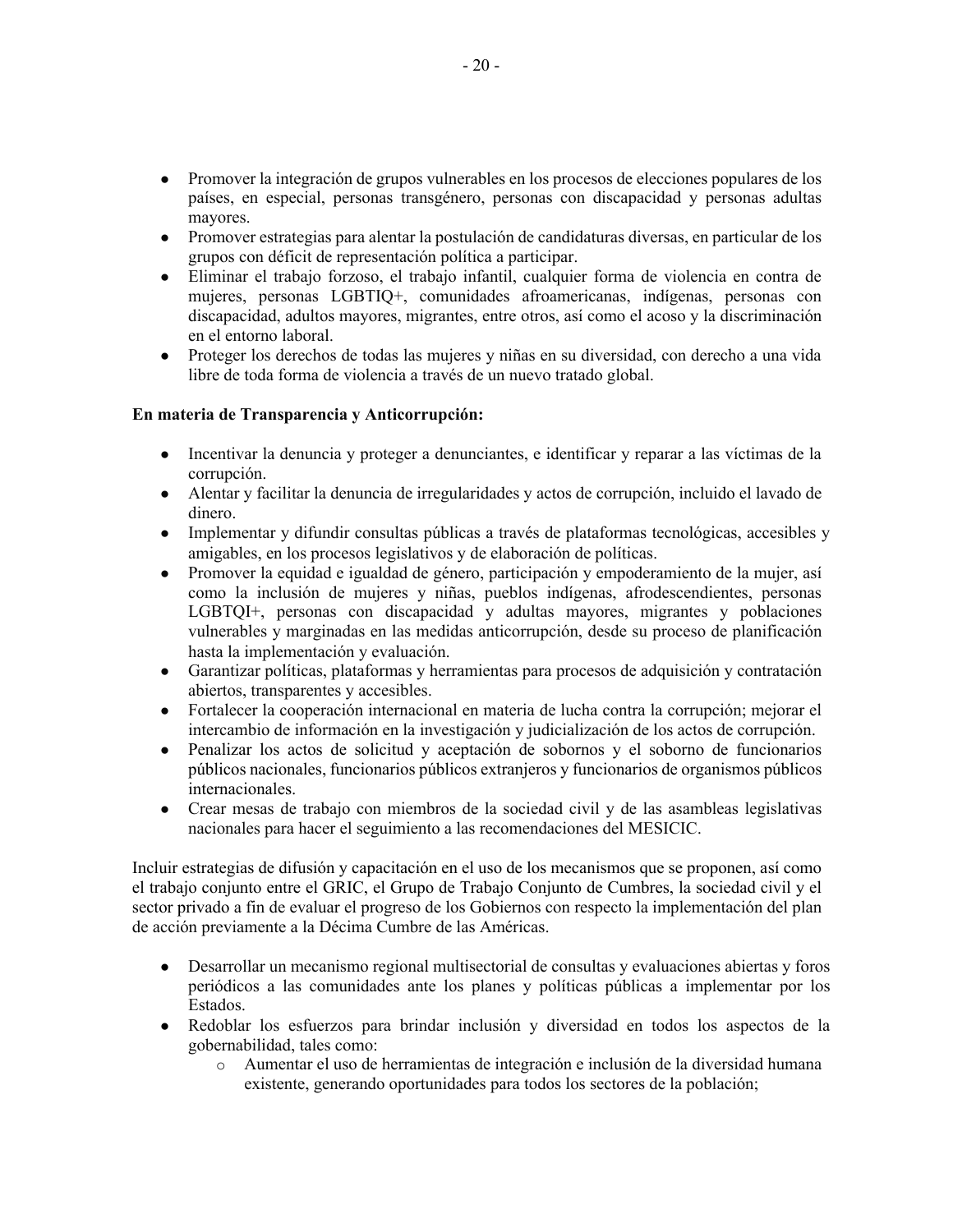o Promover la superación de las barreras sociales, culturales y legales para la participación, disfrute y oportunidad económica plena y equitativa.

#### **Intervención del Foro Ciudadano de las Américas**

16. **Vocera:** Natasha Jiménez

El Foro Ciudadano de las Américas, es una plataforma de diálogo, participación e incidencia de la Sociedad Civil en la que con el apoyo del Departamento de Estado hemos: i) realizado más de 100 actividades de construcción de agendas de sociedad civil en las que hemos recogido las voces de alrededor de 800 personas de 350 organizaciones en 15 países de la región, y ii) con los capítulos en la región de Transparencia Internacional, hemos liderado procesos de seguimiento de Cumbres anteriores como el que se realizó a través del Observatorio Ciudadano de Corrupción, del cual salieron 19 informes nacionales, dos hemisféricos y cinco temáticos.

Como escenario de diálogo plural que ha incluido a la diversidad de las ciudadanías latinoamericanas incluyendo a naciones indígenas, pueblos afrodescendientes, personas LGBTIQ+ y sus organizaciones, actores religiosos y organizaciones con base en fé, entre otros, queremos dar algunas recomendaciones para el cierre de estos ejercicios de participación previos a la Cumbre, y para el proceso de seguimiento a los acuerdos que se logren en la Cumbre de las Américas de este año:

En cuanto a las actividades a realizarse en junio, recomendamos:

- 1. Que todos los acuerdos alcanzados por los gobiernos del continente:
	- a) Incluyan los acuerdos recogidos por sociedad civil y actores sociales en las discusiones sobre las problemáticas, alternativas de solución y demás propuestos.
	- b) Tengan una mirada de inclusión explícita de la diversidad de actores, incluyendo a naciones indígenas, pueblos afrodescendientes, personas LGBTIQ+, personas con discapacidad, NNA, tercera edad, entre otros/as.
	- c) Tengan una mirada respetuosa de los derechos humanos y los estándares de protección que existen desde la Comisión Interamericana de Derechos Humanos.
- 2. Garantizar condiciones mínimas para un verdadero diálogo entre los gobiernos y la sociedad civil, tales como la presencia y sobre todo la permanencia de jefes de Estado y funcionarios de alto nivel durante la intervención de Sociedad Civil, así como metodologías que generen un verdadero intercambio de ideas y soluciones.
- 3. Es vital que el mecanismo de seguimiento a los acuerdos alcanzados favorezca la participación de la sociedad civil desde la creación de escenarios de cooperación y no de competencia.
- 4. Los espacios de diálogo deben reconocer la diferencia existente y ser espacios seguros para el diálogo, libres de toda discriminación. De tal forma que la complejidad y diversidad no vaya en detrimento de la capacidad de generar consensos y hacer seguimientos, aportes y exigencias unificadas ante los gobiernos.
- 5. El seguimiento debe avanzar en la creación de espacios de intercambio de saberes multiactor, pero que permitan a su vez que las organizaciones y colectivos de trabajo puedan compartir su conocimiento y trayectoría, con una mirada de inclusión, interseccional y respetuosa de los Derechos Humanos.
- 6. El seguimiento debe propiciar espacios en los que sea posible cualificar los insumos y aportes de la sociedad civil, tales como procesos de capacitación, diplomados, becas dirigidas a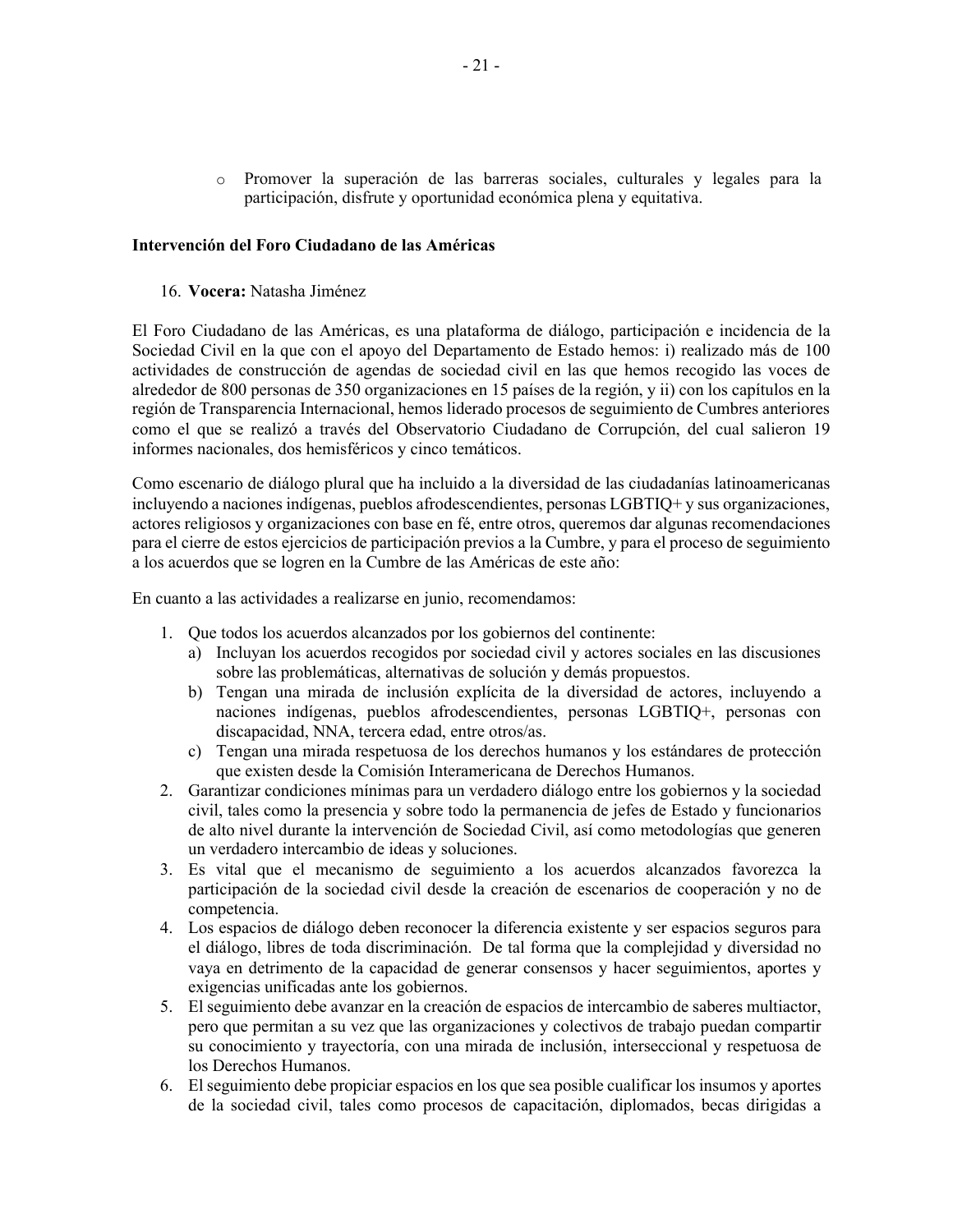lideresas y líderes, entre otros. Siempre con una mirada de formación entre pares y diálogo multiactor.

7. Generar y ampliar espacios de diálogo y participación para la sociedad civil, que mantengan un enfoque interseccional y diferencial, en el que no solo se garantice la voz de los grupos más vulnerables, sino que además se promueva la identificación de agendas conjuntas de tal forma que las poblaciones históricamente excluidas puedan articular sus esfuerzos.

#### **Intervention by Women's Organizations**

17. **Spokesperson:** Terry Dale Ince, CEDAW Committee Trinidad and Tobago

The idea that 'Women's Rights are Human Rights' was first articulated by abolitionists Sara Moore Grimke and Angelina Grimke Weld in the late 1830's. In 1993, forty-five years after the Universal Declaration on Human Rights was adopted at the UN and nine years after CEDAW entered into force, the UN Women world Conference on Human Rights in Vienna confirmed that Women's Rights were Human Rights. Women's organizations are again standing in solidarity and demanding the two 'Rs Resources required to ensure that women's rights are secured through policies, and Respect for all our contributions in all our diversity to building societies.

Women's organizations are encouraging governments to:

- 1. Recognize the legal and binding obligations of CEDAW, BELEM de Para, Montevideo Strategy, and other regional mechanisms of which governments have previously signed and ratified, doing the required due diligence such as timely country reporting and implementing non-discriminatory policies.
- 2. Leverage tools that are already available such as Gender Responsive Budgeting and Gender Responsive Recovery which are transformative and sustainable take include women's organizations meaningfully in the development and implementation of Gender Responsive Recovery.
- 3. Close the outstanding wage gaps that continue to exist in sectors, while addressing the informal sector which is overwhelmingly filled by women who work without any social mechanism such as health insurance or paid leave, rendering them vulnerable to any change in the economy, such as climate or disaster, that significantly impacts their livelihood. A study done in 2019 estimated that for every hundred men living below the poverty line, there were 112.7 women living in the same situation. Existing structural barriers prevent women from achieving economic autonomy such as the sexual division of labor, where women have the greatest responsibility for the care of dependent persons. In 2018, more than 50% of women between the ages of 20 and 24 stated that their domestic burden was the main reason they did not seek paid work. To combine paid and unpaid work, they perform informal jobs, of great precariousness and low income: in that same year, 79% of women in the labor force in Latin America were concentrated in economic activities such as retail trade, domestic work, education, Admin. The CoVid-19 pandemic has widened existing gaps. Before the pandemic, 64.5% of women were in the workforce compared to 94.1% of men. For women living alone, without partners or dependents, the rate was 84.4%, compared to 92.6% for men. During the pandemic, 1 in 4 women in high-level positions were thinking about reducing their work responsibilities, taking a leave of absence, or leaving the workforce altogether, due to the overload of unpaid work. If before the pandemic, women spent three times more time than men in unpaid care at home, this use of time increased during quarantine periods and